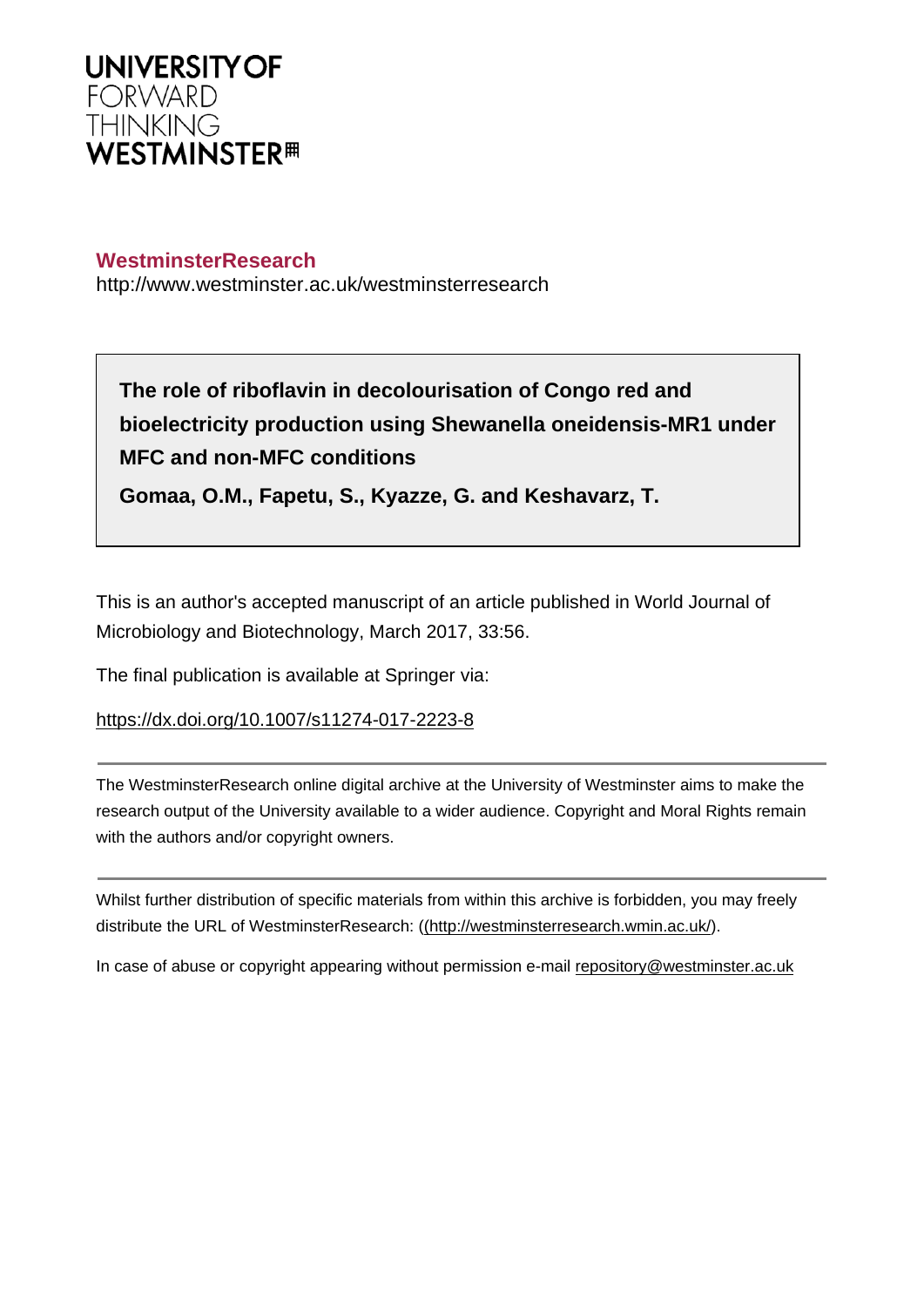| $\mathbf{1}$   | The role of riboflavin in decolourisation of Congo red and bioelectricity production using                           |
|----------------|----------------------------------------------------------------------------------------------------------------------|
| $\overline{2}$ | <b>Shewanella oneidensis-MR1 under MFC and non-MFC conditions</b>                                                    |
| 3              | Ola M. Gomaa <sup>1</sup> , Segun Fapetu <sup>2</sup> , Godfrey Kyazze <sup>2</sup> , Tajalli Keshavarz <sup>2</sup> |
| 4              | $\mu$ Microbiology Department, National Center for Radiation Research and Technology (NCRRT),                        |
| 5              | Egyptian Atomic Energy Authority (EAEA), Cairo-Egypt, <sup>2</sup> Department of Life Sciences,                      |
| 6              | University of Westminster, London, United Kingdom                                                                    |
| 7              |                                                                                                                      |

#### **Abstract:**

 Dissimilatory metal reducing bacteria can exchange electrons extracellularly and hold great promise for their use in simultaneous wastewater treatment and electricity production. This study investigated the role of riboflavin, an electron carrier, in the decolourisation of Congo red in microbial fuel cells (MFCs) using *Shewanella oneidensis* MR-1 as a model organism. The contribution of the membrane-bound protein MtrC to the decolourisation process was also investigated. Within the range of riboflavin concentrations tested, 20 µM was found to be the best with >95% of the dye (initial concentration 200 mg/L) decolourised in MFCs within 50 hours compared to 90% in the case where no riboflavin was added. The corresponding maximum 17 power density was 45 mW/m<sup>2</sup>. There was no significant difference in the overall decolourisation efficiencies of *Shewanela oneidensis* MR-1 ΔMtrC mutants compared to the wild type. However, 19 in terms of power production the mutant produced more power ( $P_{max}$  76 mW/m<sup>2</sup>) compared to 20 the wild type ( $P_{max}$  46 mW/m<sup>2</sup>) which was attributed to higher levels of riboflavin secreted in solution. Decolourisation efficiencies in non-MFC systems (anaerobic bottles) were similar to those under MFC systems indicating that electricity generation in MFCs does not impair dye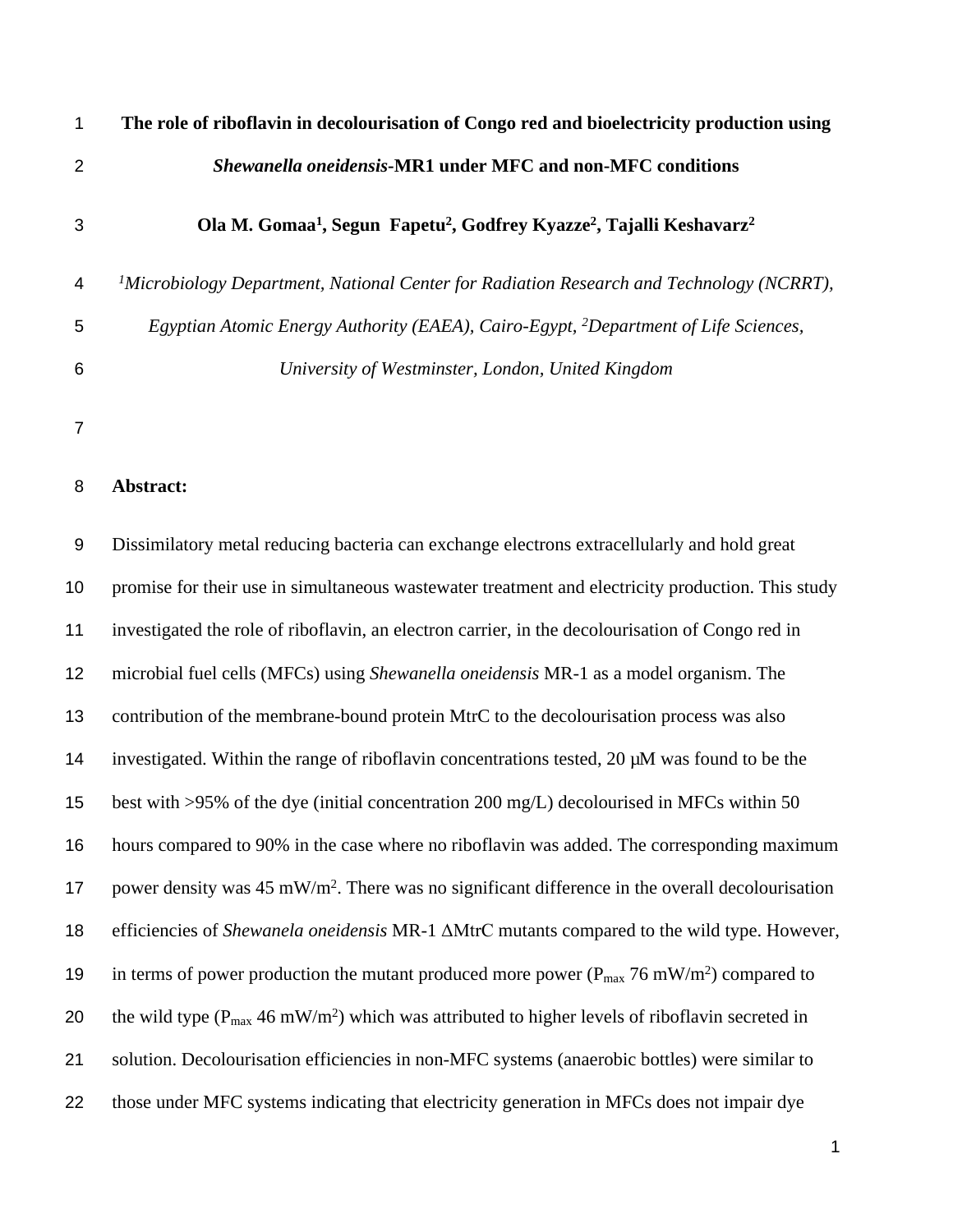decolourisation efficiencies. The results suggest that riboflavin enhances both decolourisation of dyes and simultaneous electricity production in MFCs.

# **Key words: Electron shuttling, MtrC,** *Shewanella***, dye decolourisation, energy production, riboflavin**

## **Introduction**

 Azo dyes have been one of many synthetic dyes used in the textile industry. To this day, more azo dyes are synthesized, not only for colouring purposes but also for biological-medical imaging and other optical applications (Mohammadi et al., 2015). Research focusing on azo decolourisation has always been in demand, focusing on novel ways to degrade this dye, the danger always lying in the azo group (–N=N-). Methods may depend on physicochemical removal such as adsorption on magnetic biocomposites (Sivashankar et al., 2015) or could rely on biological removal depending on enzyme induction such as peroxidases, azo reductases etc. Biological removal is considered more favourable for complete degradation of azo compounds (Imran et al., 2016).

 Biologically, the azo bond is thought to be cleaved under anaerobic conditions leading to decolourisation but the mechanism is not clear. Since azo dyes are large and usually charged, they are likely to be reduced extracellularly. It has been suggested that the decolourisation process is a fortuitous one where azo dyes might act as an electron acceptor supplied by carriers of the electron transport chain. There are also suggestions that decolourisation is due to non- specific extracellular reactions occurring between reduced compounds of anaerobic metabolism e.g. sulphides and the azo dyes. Others suggest that anaerobic reductive cleavage of the azo bond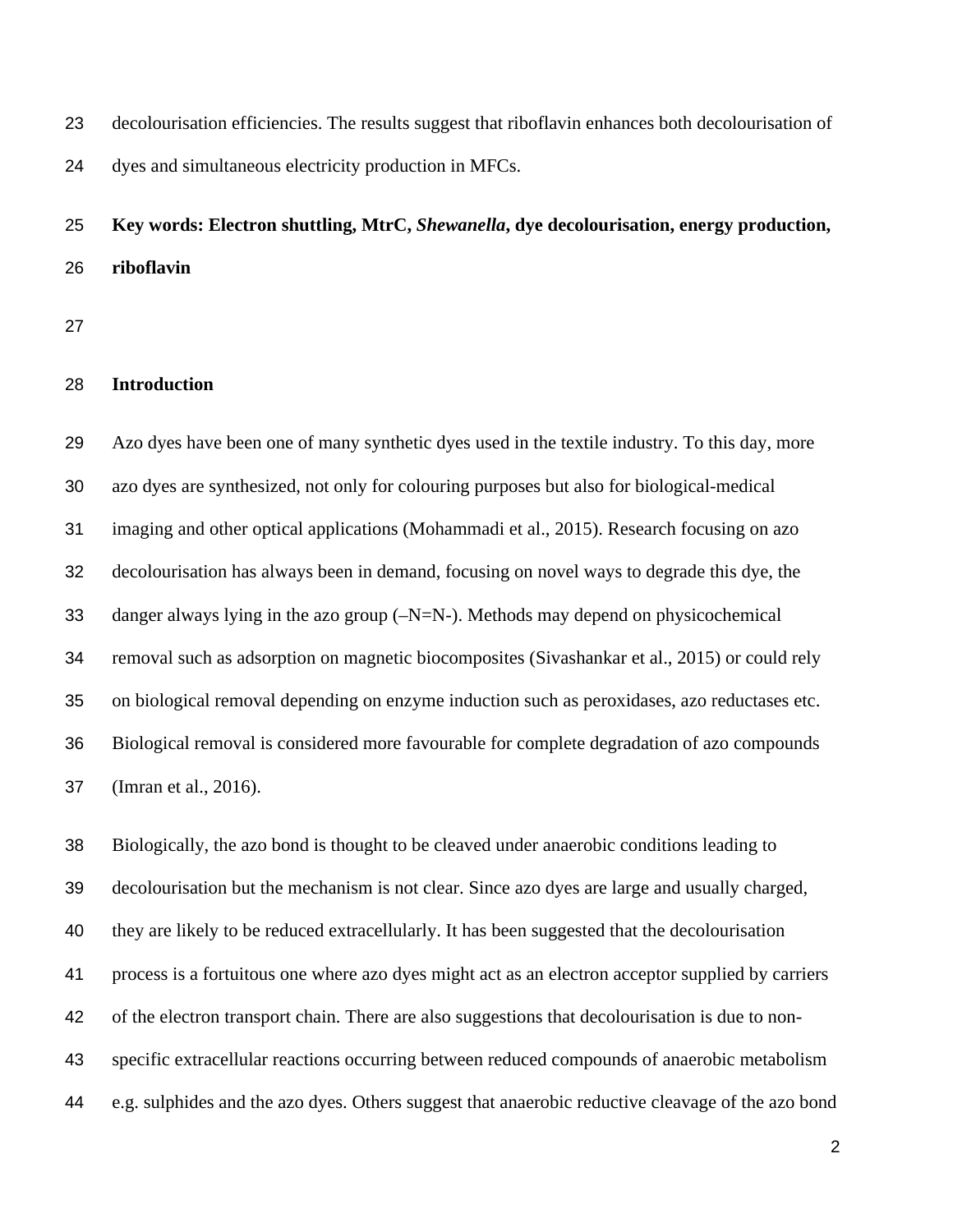is aided by azoreductases, the electron shuttling being aided by soluble redox mediators e.g. flavins (Fernando 2014; Saratale et al., 2011)

 Rau *et al*., 2002 observed enhanced anaerobic reduction of azo dyes using *Escherichia coli* in presence of quinoid redox mediators e.g. Anthraquinone -2-sulphonate and lawsone and 49 attributed this to induction of azoreductases. High concentrations though of lawsone ( $> 200 \mu M$ ) did not increase reduction rate possibly due to toxicity.

 The use of microbial fuel cells (MFCs) has been considered a promising technology for both decolourisation of azo dyes and electricity production (Hou et al., 2011, Pandey et al., 2016). MFCs utilise electrochemically active bacteria to catalyse an oxidation reaction at the anode. Electrons generated are channelled via an external circuit to a cathode electrode where they recombine with protons and a terminal electron acceptor e.g. oxygen. The extracellular reduction of azo moieties in the anode chamber is likely to occur using electrons coming from a co- substrate e.g. glucose. Furthermore, the ability of MFCs to use oxygen or ferricyanide indirectly as the terminal electron acceptor also confers MFCs an additional advantage over conventional anaerobic systems in terms of faster microbial metabolic rates and growth rates that could potentially be beneficial in achieving faster azo dye degradation kinetics in MFC anodes.

 Different bacteria have the ability to degrade azo dyes, among which are those belonging to family *Shewanellaceae* which is considered a model bacteria for studying electron transfer (Carmona-Martinez et al., 2011). The electron transport process in *Shewanella* is thought to be through one of two mechanisms: direct electron transfer which depends on the direct contact and facilitated electron transfer which usually takes place via electron shuttles or mediators (Chen et al., 2013). Direct electron transfer from the cytoplasm to an electron acceptor (e.g. azo dye) is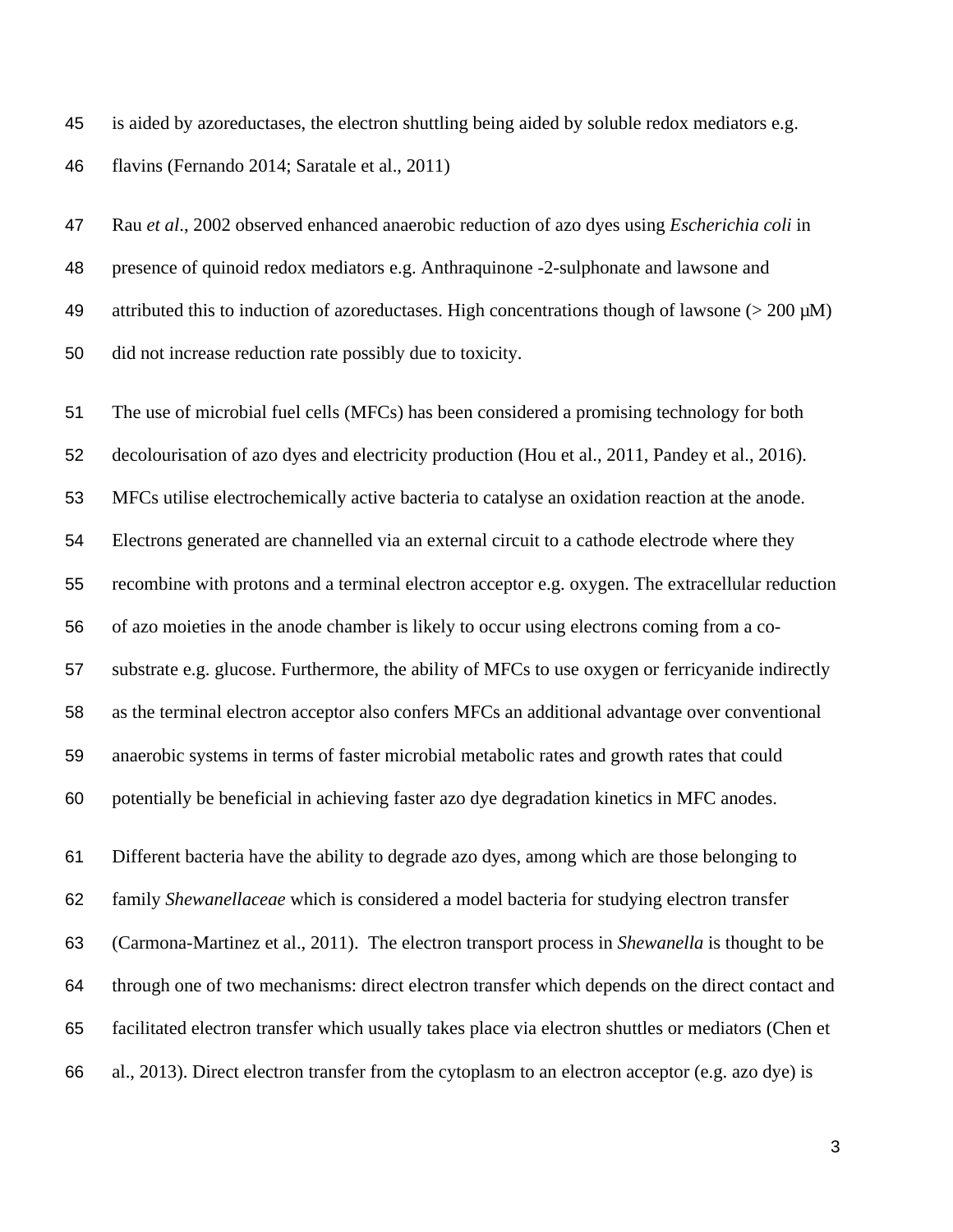thought to be aided by a number of multi-heme cytochromes (CymA, MtrA, MtrB, MtrC,

OmcA) that span the inner membrane, periplasm and outer membrane. Electron shuttles are low

molecular weight organic molecules that are chemically stable, can easily diffuse into the

medium to pass on the electron to external electron acceptors and thus catalyse the

reduction/oxidation reactions (Velasquez-Orta et al., 2010). Some studies have suggested that

75% of the total electron transfer in *Shewanella* is due to shuttling by Flavin-based redox

mediators (Kotloski and Gralnick, 2013) leaving 25% for direct electron transfer.

 There are different applications for electron shuttling in biotechnology, those include azo dye reduction, enhancing electricity production in MFCs as well as halogenated organic compound degradation. The electron shuttling molecules are usually derivatives of the following compounds: Cobalamin, Phenazine, Naphthoquinone, Anthraquinone and Viologen (Watanaeb

et al., 2009)

 One of the electron shuttle compounds is riboflavin, which is secreted by *Shewanella oneidensis* MR-1 and is confirmed as an electron shuttle compound (Marsili et al., 2008). Flavins in general play different roles for *Shewanella*; they were reported to be released to act, not only as growth 82 accelerators but also as electron shuttles during Fe (III) oxides reduction (von Canstein et al., 2008). Riboflavin is a commonly known redox mediator (Hsueh et al., 2014) and its presence in *Shewanella* biofilm was correlated to its electron transfer ability (Marsili et al., 2008).

It would be expected that supplementation of *Shewanella oneidensis* cells in MFCs with

Riboflavin would aid decolourisation. However, the situation in an MFC anode chamber may be

complicated by the presence of an anode which can also accept electrons depending on its redox

88 potential relative to that of the dye / electron donor. Co-substrate conversion in an MFC is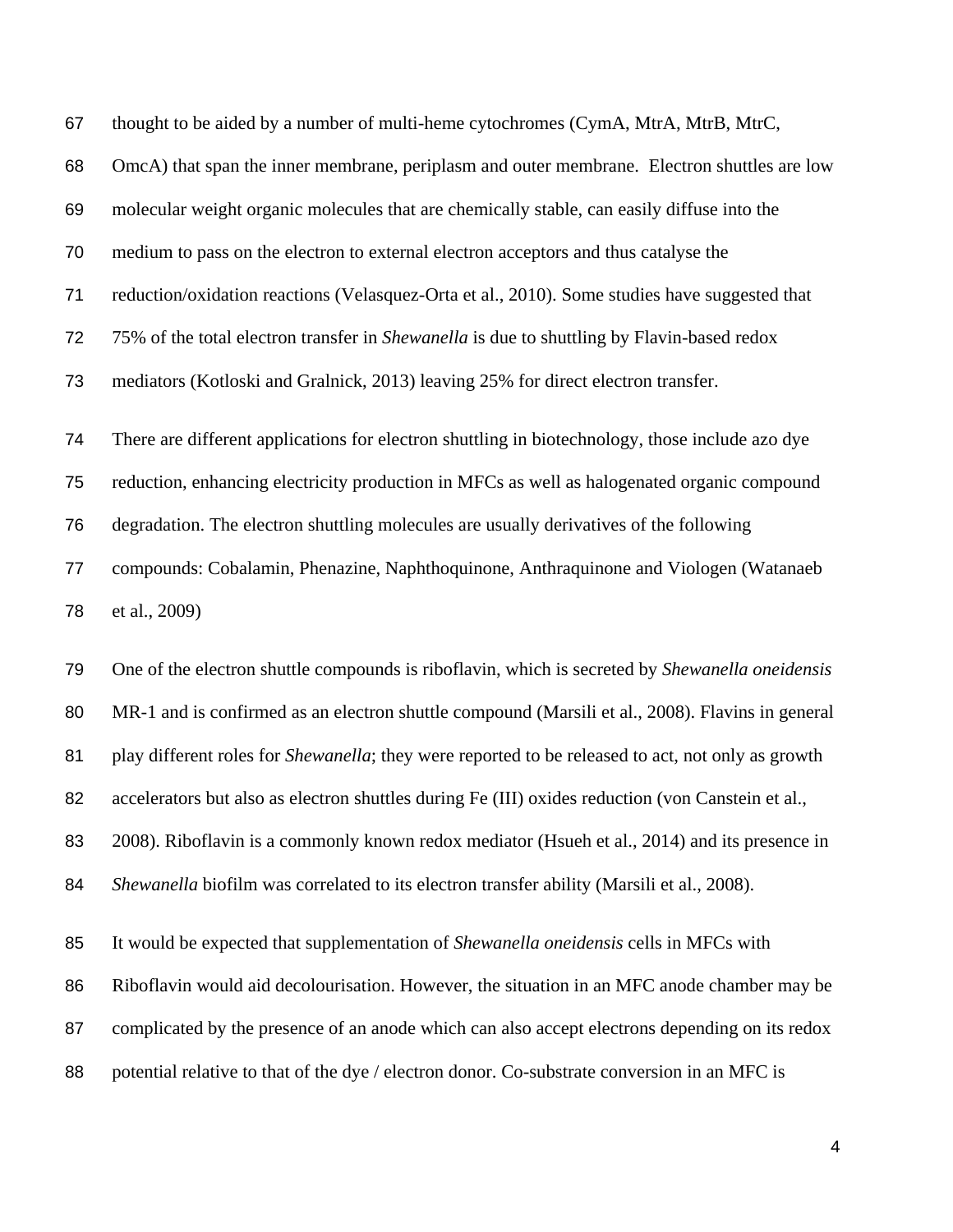however, expected to be higher than in typical anaerobic systems as oxygen (or ferricyanide) is used indirectly (in the cathode) as a terminal electron acceptor. It would also be expected that a ΔMtrC mutant of *Shewanella oneidensis* would not decolourise azo dyes to the same extent as the wild type strain because the direct electron transfer mechanism would not be in operation. The aim of the present work was to assess the role of riboflavin in azo dye decolourisation as the main dominant form of electron shuttling in *Shewanella oneidensis* MR-1 and to determine whether the decolourisation process is competitive with electricity production. The contribution

**Material and Methods**

#### **Chemicals used**

99 Congo red (C.I Direct red 28), riboflavin and chemicals used for GC (purity  $\geq$  96%) were

of the MtrC cytochrome in the decolourisation process was also investigated.

- purchased from Sigma Aldrich, UK. For the chemical oxygen demand (COD) test, Ficodox
- PlusTM mixed reagent was purchased from Fisher Scientific UK.

#### **Microorganisms and media used**

- Microbial cultures used in this study were *Shewanella oneidensis* MR-1 (ATCC 700550) and
- *Shewanella oneidensis* MR-1 *∆mtrC*; the latter was kindly provided by Marcus Edwards, School
- of Biological Sciences, University of East Anglia.
- A loopful of strain seed was pre-cultured in 50 ml of LB media (Sigma Aldrich) overnight at 37
- 107 occupated 150 rpm. Then 20%  $(v/v)$  of the pre-cultured broth was inoculated into an MFC system
- for cell propagation to stimulate dye decolourisation and/or bioelectricity generation.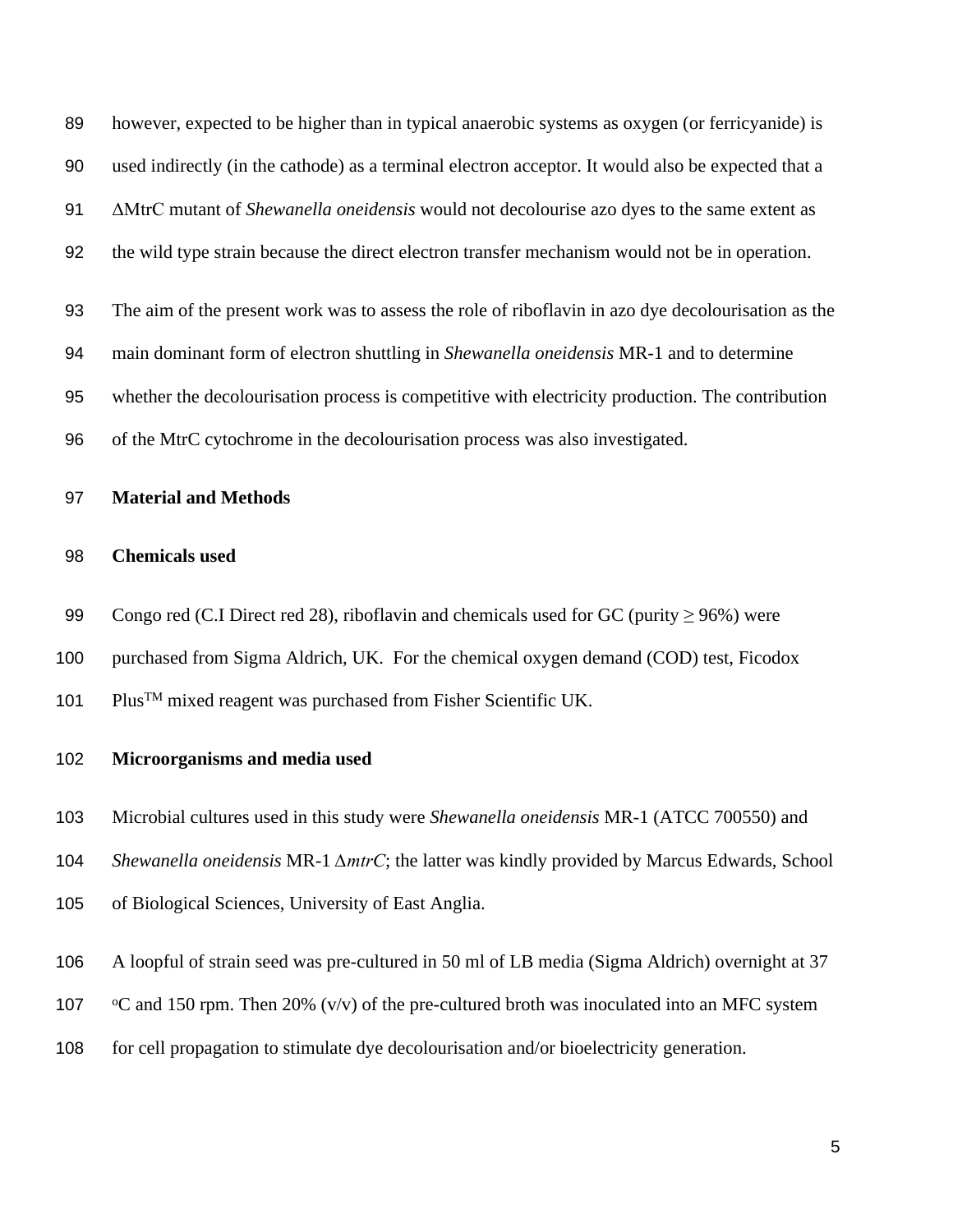Congo red decolourisation (50, 100, 200 and 400 mg/l), riboflavin addition (10, 20, 30, 40 µM), use of 10 mM of different inhibitors (sodium nitrate, copper sulphate, sodium azide and ferrous sulphate) and cell entrapment in alginate beads were all performed in 20 ml bottles containing 5 112 ml LB media. Cultures were incubated at 30  $\degree$ C overnight after purging with nitrogen gas for 10 113 minutes through 0.22 µm pore size diameter filter. The used inoculum was 20%v/v.

#### **OD and Riboflavin concentration measurement**

 The bacterial growth was monitored by measuring OD at 600 nm. Riboflavin concentration was performed according to Xu et al., (2015) by measuring the absorbance at 444 nm

## **Decolourisation in MFC systems**

 MFC systems were H-type two chambered system with two identical Duran bottles held together with external metal clamps. The electrodes were made of carbon fibre and were cut to 4 cm x 4 cm. The anode and the cathode compartments were separated with a cation-exchange membrane CMI-7000 (Membranes International USA). The anaerobic anode compartment contained 200 122 ml working volume was purged with nitrogen gas for 10 minutes through 0.22 µm pore size diameter filter prior to inoculation, the media used was MSM prepared according to Fernando et 124 al., 2012, which contained the following  $(g/L)$ : NH<sub>4</sub>Cl 0.46, KCl 0.225, MgSO<sub>4</sub>.7H<sub>2</sub>O 0.117, 125 NaH<sub>2</sub>PO<sub>4</sub> 2.5, Na<sub>2</sub>HPO<sub>4</sub> 4.11,  $(NH_4)_2SO_4$  0.225, a vitamin mixture and trace mineral solution was added (1%), 500 mg/L casein hydrolysate and 2.2 g/L sodium pyruvate were also added. Air- saturated cathode contained 200 ml working volume of 0.1 M potassium ferricyanide in 50 128 mM sodium phosphate buffer (pH 7). MFC systems were incubated at 30  $\degree$ C in a Stuart 160 Incubator (Fisher Scientific UK). Congo red (200 mg/l) was added to the anodic chamber for all experiments, riboflavin concentrations used for the first experiment were in the following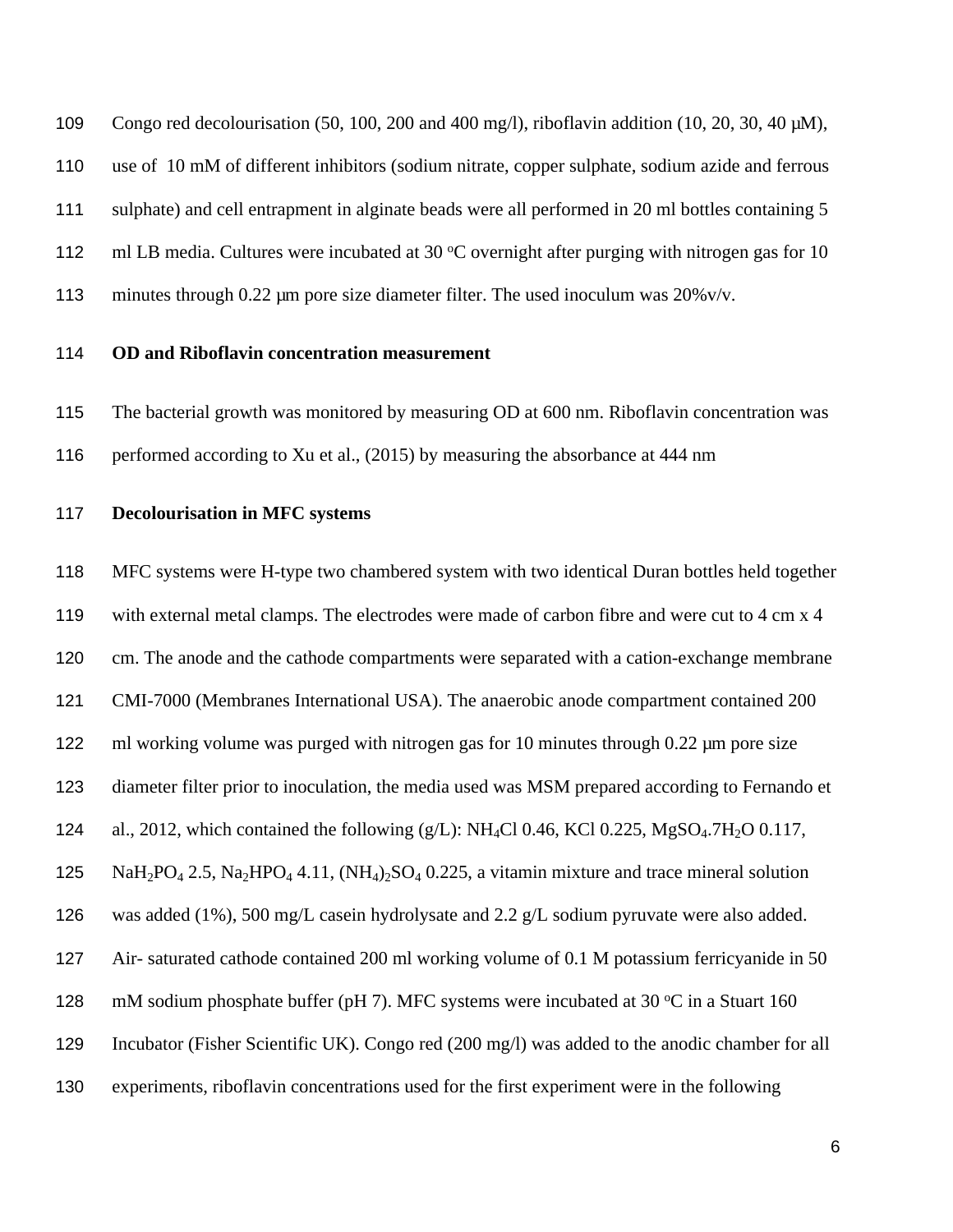concentrations: 10, 20 and 40 µM. *Shewanella oneidensis* MR-1 was used to inoculate the first

- experiment. As for the second experiment, 4 MFC bottles were used, the first was inoculated
- with *Shewanella oneidensis* MR-1, the second contained *Shewanella oneidensis* MR-1 and 40
- µM riboflavin, the third was inoculated with *Shewanella oneidensis* MR-1 ∆*mtrC* and the fourth
- (control) *Shewanella oneidensis* MR-1 and contained no dye. External resistance for all

136 experiments was  $1000 \Omega$ .

## **Electrochemical measurements**

- Voltage output data was collected using a Picolog ADC-24 (Pico Technology, UK) online data
- logging system. Polarization tests were done by connecting different values of external
- resistances once voltage had stabilized.

## **COD tests**

- The chemical oxygen demand removal was determined using the closed reflux titrimetric method as described by Westwood (2007). COD was calculated as follows:
- 144 COD (mg/l) =  $(V_b-V_s)*DF*N*3200$
- 145 Where  $V_b$  was the ferrous ammonium sulphate titrant of the blank, Vs was the ferrous
- ammonium sulphate titrant of the sample, DF was the dilution factor, M was the molarity of the
- ferrous ammonium sulphate titrant.
- The percentage of COD removal was calculated as follows:
- 149 COD removal  $(\% ) = [COD_I-COD_T/ COD_I ]*100$
- 150 where  $\text{COD}_1$  and  $\text{COD}_T$  were the initial and final calculated COD values, respectively.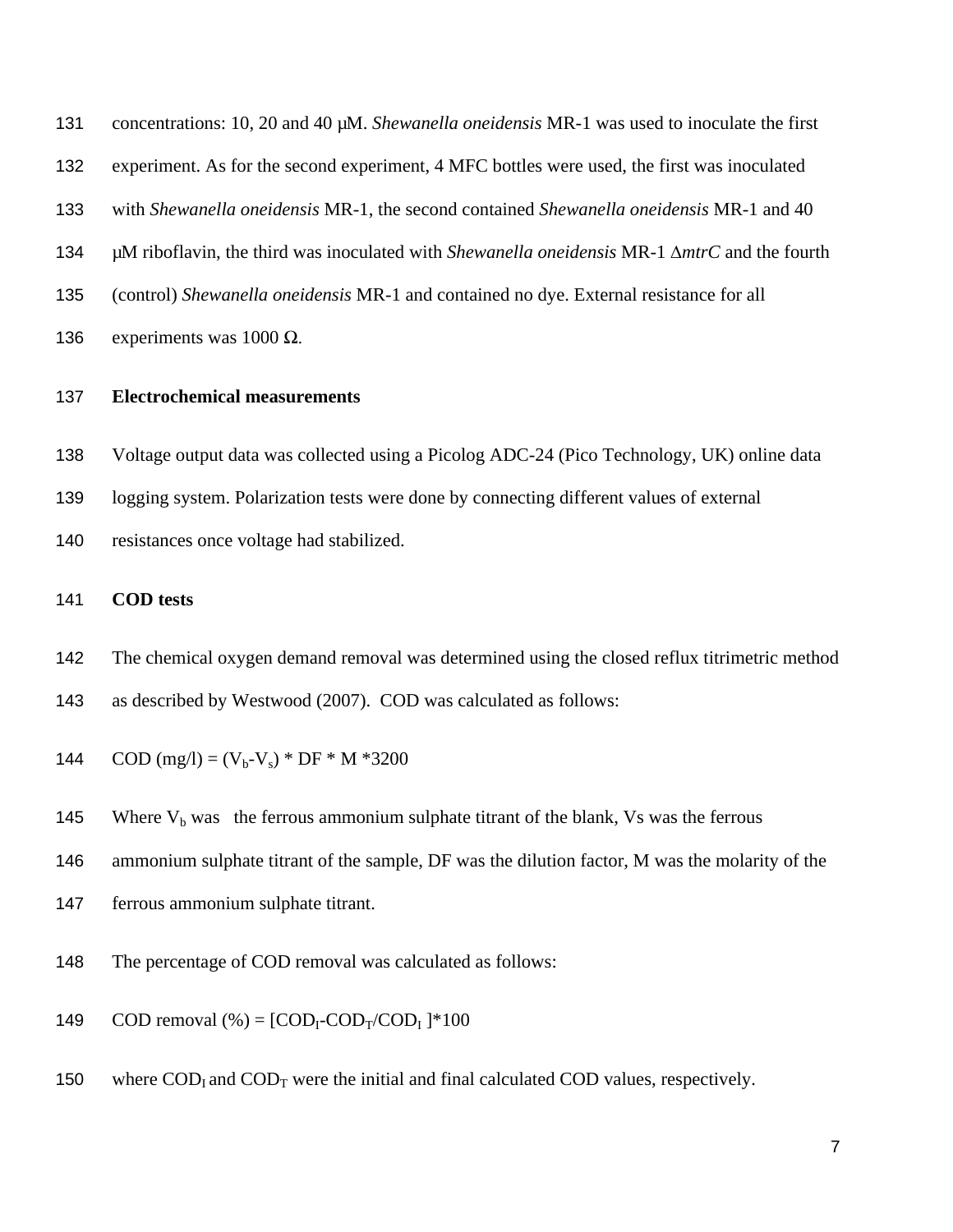#### **Detection of by-products using Gas Chromatography**

 To detect the by-products remaining at the end of the MFC operation, samples were withdrawn from each system centrifuged at 14000 rpm for 15 min, filtered and placed in a 2 ml glass vial tube for metabolite detection using a Varian 3900 GC system. The mobile phase consisted of a carrier gas (helium) with a flow rate of 2 mL/min; the column was a 30 mm length x 0.320 mm 156 diameter x 0.50 µm film- HP INNOWax (Agilent J&W GC columns), injector temperature was 157 260 °C. The oven was initially set at 35 °C for 5 min and then ramped up to 170 °C for the 158 subsequent 10 minutes. Detector temperature was  $250 \degree C$ . The presence of degradation metabolites ethanol, acetic acid and butyric acid was detected using the retention time of the respective standard compounds. **Decolourisation and UV-visible scans**

Decolourisation of Congo red dye was calculated as follows:

164 Dye decolourisation  $(\%)=(A_I-A_F)/A_I \times 100$ 

165 where  $A<sub>I</sub>$  is the absorbance of the dye at zero time,  $A<sub>F</sub>$  is the absorbance of the dye at the end of the operation process. The absorption maxima of Congo Red was 497 nm. UV-Visible scans for the samples before and after decolourisation were performed using Perkin-Elmer Lambda-35 UV-Visible spectrophotometer; scans were performed within a range from 280-700 nm. Data was collected using Perkin-Elmer UV Winlab 6.0.4.

**Toxicity assay**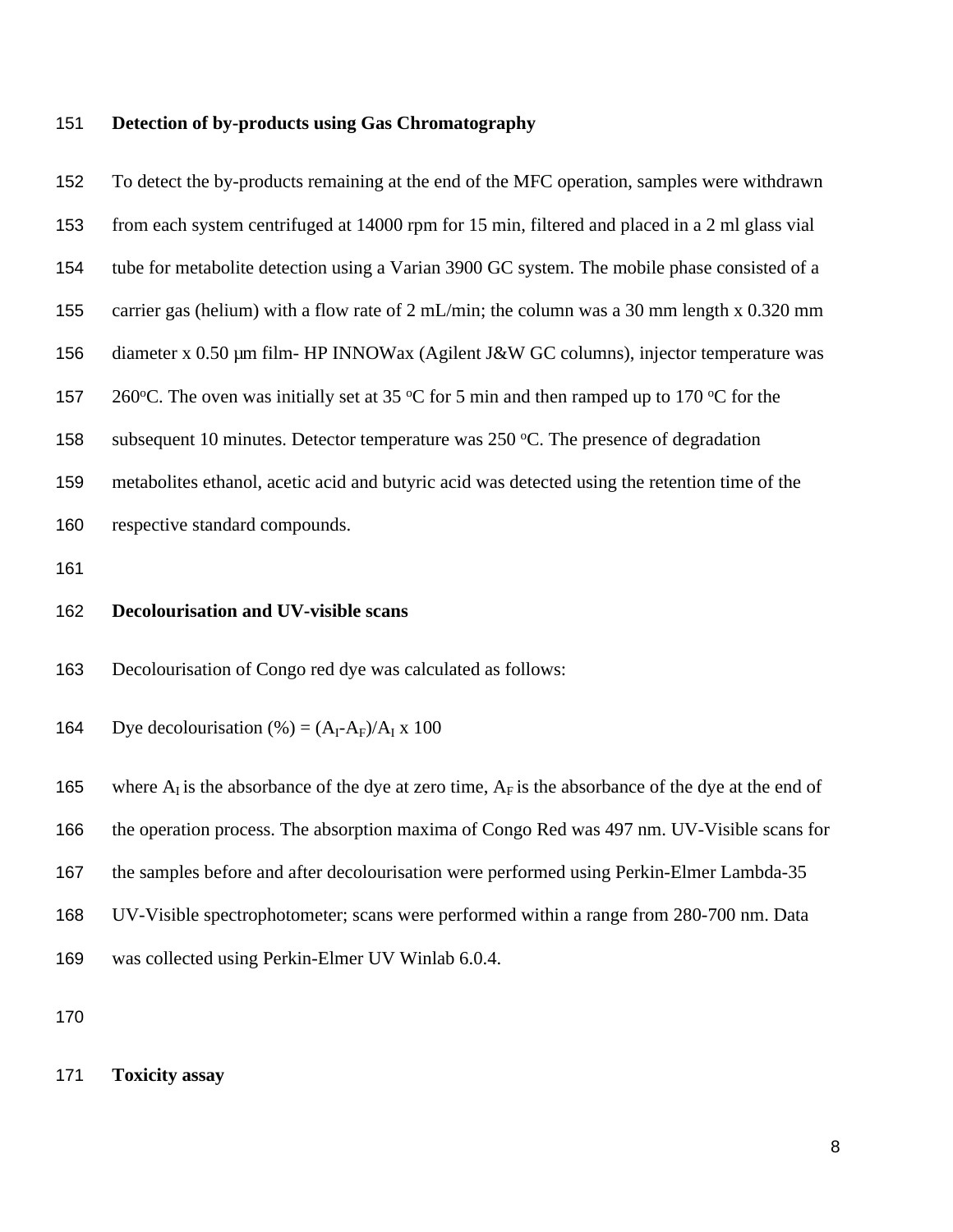The confocal microscope was used to study the impact of using riboflavin to enhance the degradation of Congo red. A VL-17A cell line was used (HepG2 cells), About 250 µl was added to wells in a 6 well plate. DMEM media with 10% FCS (3 ml) was added to each well and 175 incubated at 37 $\degree$ C overnight. The media was removed and replaced with 100 µl of the following samples: 1) dye before decolourisation, 2) dye after decolourisation, and 3) positive control cells. Samples were left to incubate overnight, after which, 300 µl of freshly prepared Calcein fluorescent dye dissolved in DMSO (excitation and emission wavelength of 495/515 nm, 179 respectively) was added and the plate was left to incubate in darkness for another 45 min at 37 °C. Samples were then studied using confocal scanning laser microscope (CSML). Images were acquired by sequential sequencing using Leica TCS SP2 confocal system (Leica Microsystems, Milton Keynes, UK) and a X63 ceramic dipping objective at 1024x1024 format and scanning speed of 400 Hz with a line average of 2.

#### Statistical analysis

All experimental data indicated on the graphs and table are the means of duplicate experiments

unless otherwise stated and the error bars in the graphs represent the standard deviation of the

mean (SD). Statistical analysis of data was conducted by one way analysis of variance

(ANOVA) using Microsoft Excel statistics package.

**Results** 

#### **Effect of riboflavin concentration on decolourisation and current production**

Different amounts of riboflavin were added to *Shewanella oneidensis* MR-1 culture

- supplemented with 200 mg/l Congo red in anaerobic serum bottles. The relationship between
- decolourization and growth with the different concentrations is illustrated in Figure 1. The figure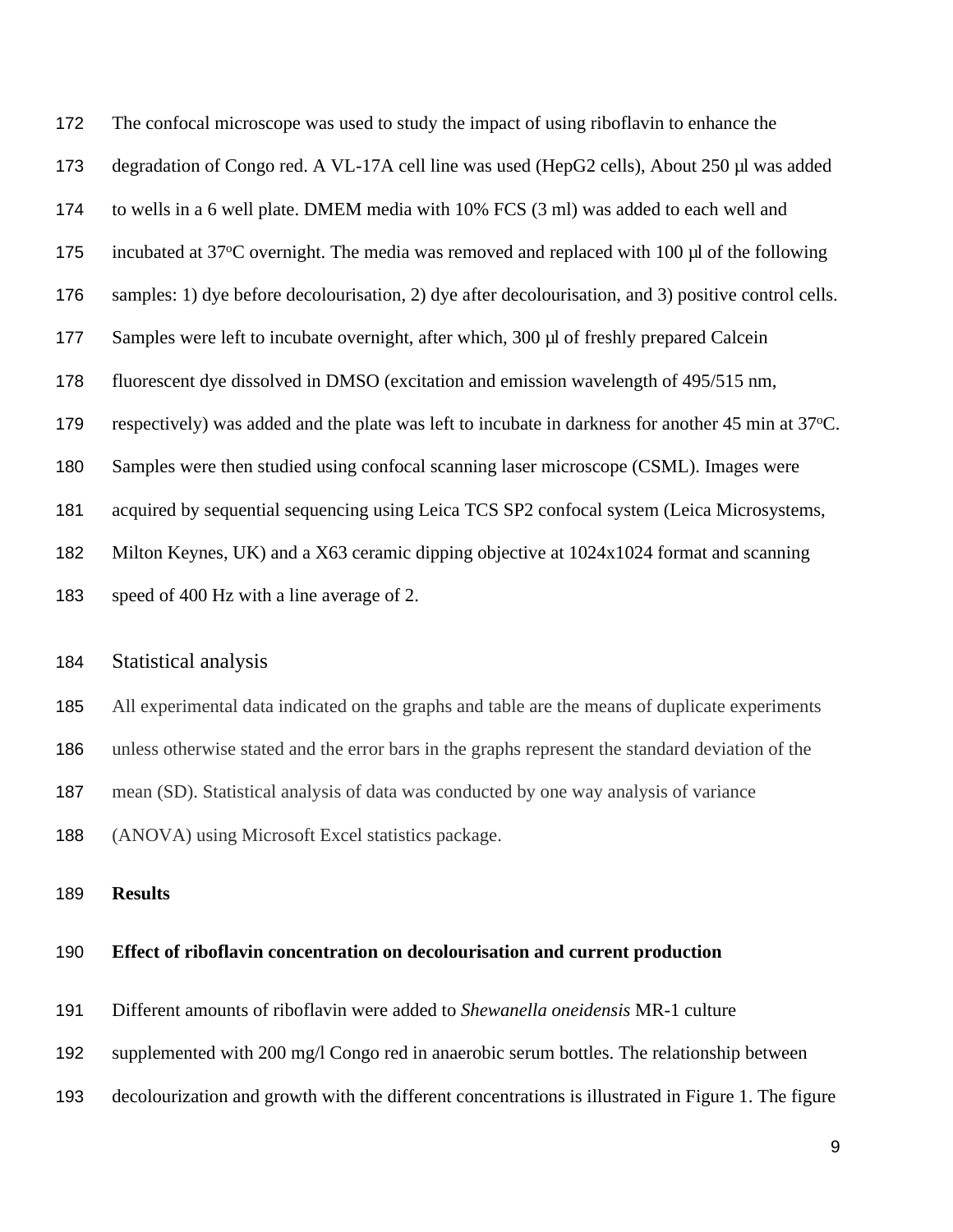shows that both decolourisation of Congo red dye increased with the increase in riboflavin 195 concentration; there were no changes in the decolourisation for concentrations above 40  $\mu$ M. On the other hand, the addition of riboflavin enhanced the growth profile. As the concentration of riboflavin increased, the OD of bacterial growth showed an increase as well.

 Fig. 2a represents the variation of current production with time in response to the addition of different riboflavin concentrations. The Figure shows that the maximal current was produced when 20 µM riboflavin was added to the MFC culture. The decrease in voltage in Figure 2a when 20 µM Riboflavin was supplemented could be due to depletion of easy to use substrate (sodium pyruvate) with the microorganisms starting to use fermentation end products e.g. butyrate. The addition of 40 µM riboflavin resulted in less current production (perhaps due to toxicity of riboflavin an high concentrations) and the minimal current production resulted after adding 10 µM riboflavin to the MFC culture, which was less than that obtained for control (no riboflavin). The same result was obtained for both the voltage and power density curves (Fig 207 2b&2c), where the addition of 20  $\mu$ M riboflavin resulted in the highest voltage (510 mV) and 208 power density  $(45 \text{ mW/m}^2)$ .

## **Deducing the pathway for electron transfer for decolourisation**

To investigate the mechanism by which *Shewanella oneidensis* MR-1 cells transfer electrons,

- different approaches were tested and decolourisation was calculated. Fig 3 shows that
- decolourisation increased from 81% for control (freely suspended cells, no riboflavin or
- inhibitor) to 96.7% when riboflavin was added to the media. On the other hand, decolourisation
- decreased when sodium nitrate (46.8%), copper sulphate (43.7%), sodium azide (52%), ferrous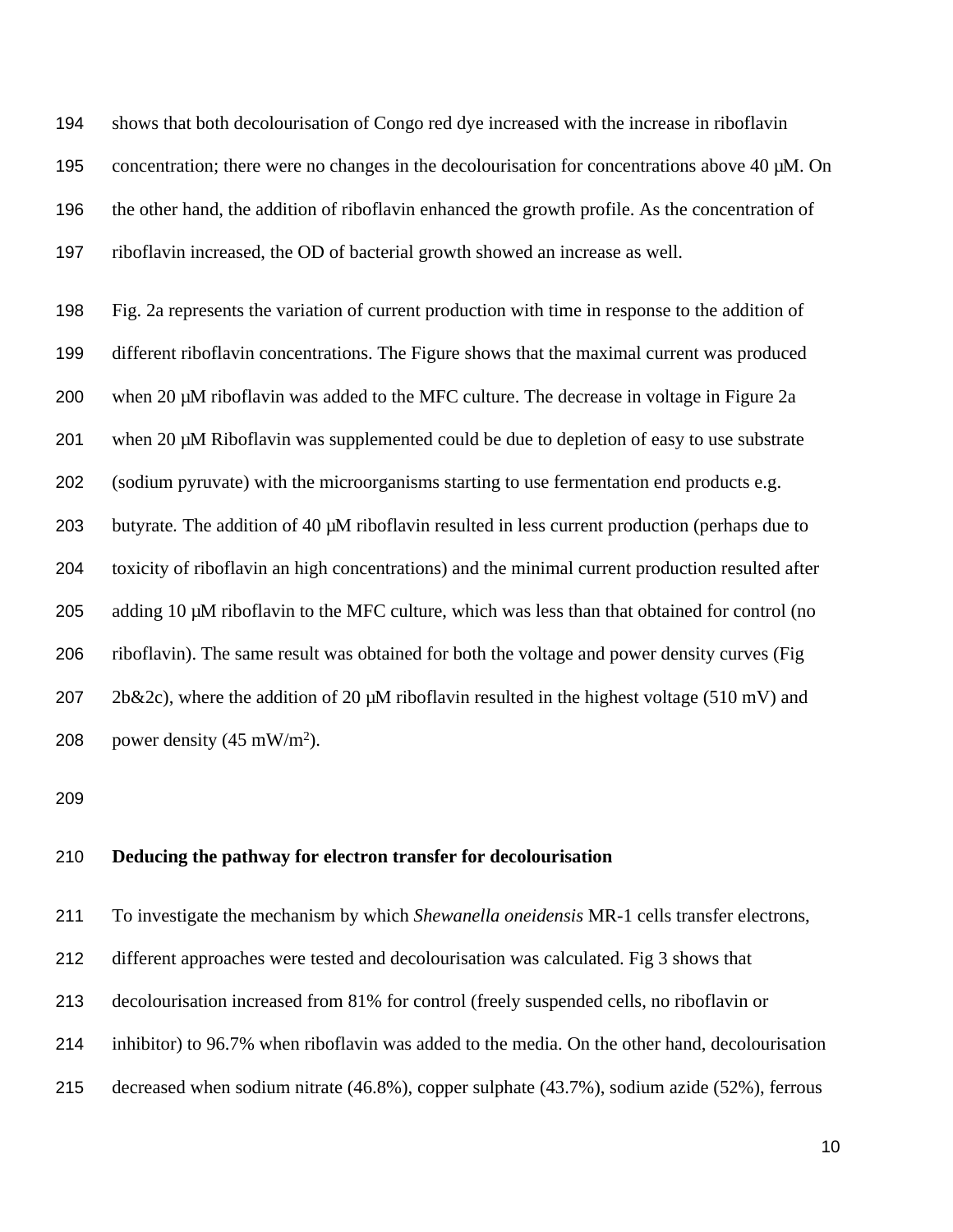sulphate (60.8%) and when cells were entrapped in sodium alginate beads (32%). Entrapment was used to preclude direct contact between the bacteria and the azo dye in the media.

#### **The role of MtrC in decolourisation and current production**

 To determine the role of MtrC, an MtrC knock out strain was used to compare its performance to that for *Shewanella oneidensis* MR-1 wild type in the presence and absence of riboflavin. The results shown in Figure 4a represent the decolourisation profile over 72 h. The figure clearly shows that the rate of decolourisation increased gradually in the first 24 h, after which there was a steady state that was maintained. Supplementation of the cultures with riboflavin gave a decolourisation efficiency of almost 100% (Figure 4a). As for the MtrC knock out, there was an initial lag in decolourisation which was maintained for the first 24 h, followed by a compensated decolourisation that was more or less the same as that for *Shewanella oneidensis* MR-1 wild type. As a negative control, the dye was added to the media without adding any microbial cells, the results show an average of 8% decolourisation which accounts for the percentage of non-biological degradation.

 Fig. 4b represents the riboflavin concentration at the end of the MFC system. The figure shows 231 that the highest riboflavin was produced by the MtrC knock out (15.1  $\mu$ M) and that when the dye 232 was added to the media there was a decrease in riboflavin production (11.9  $\mu$ M).

[Figure 4a&b near here]

As for the bioelectricity production, Fig. 5a shows that the MtrC knockout exhibited the highest

voltage, this was followed by that obtained when riboflavin was added to *Shewanella oneidensis*

- MR-1 culture. The figure also shows that the least current was obtained from *Shewanella*
- *oneidensis* MR-1 culture in the absence of riboflavin. Both voltage and power density followed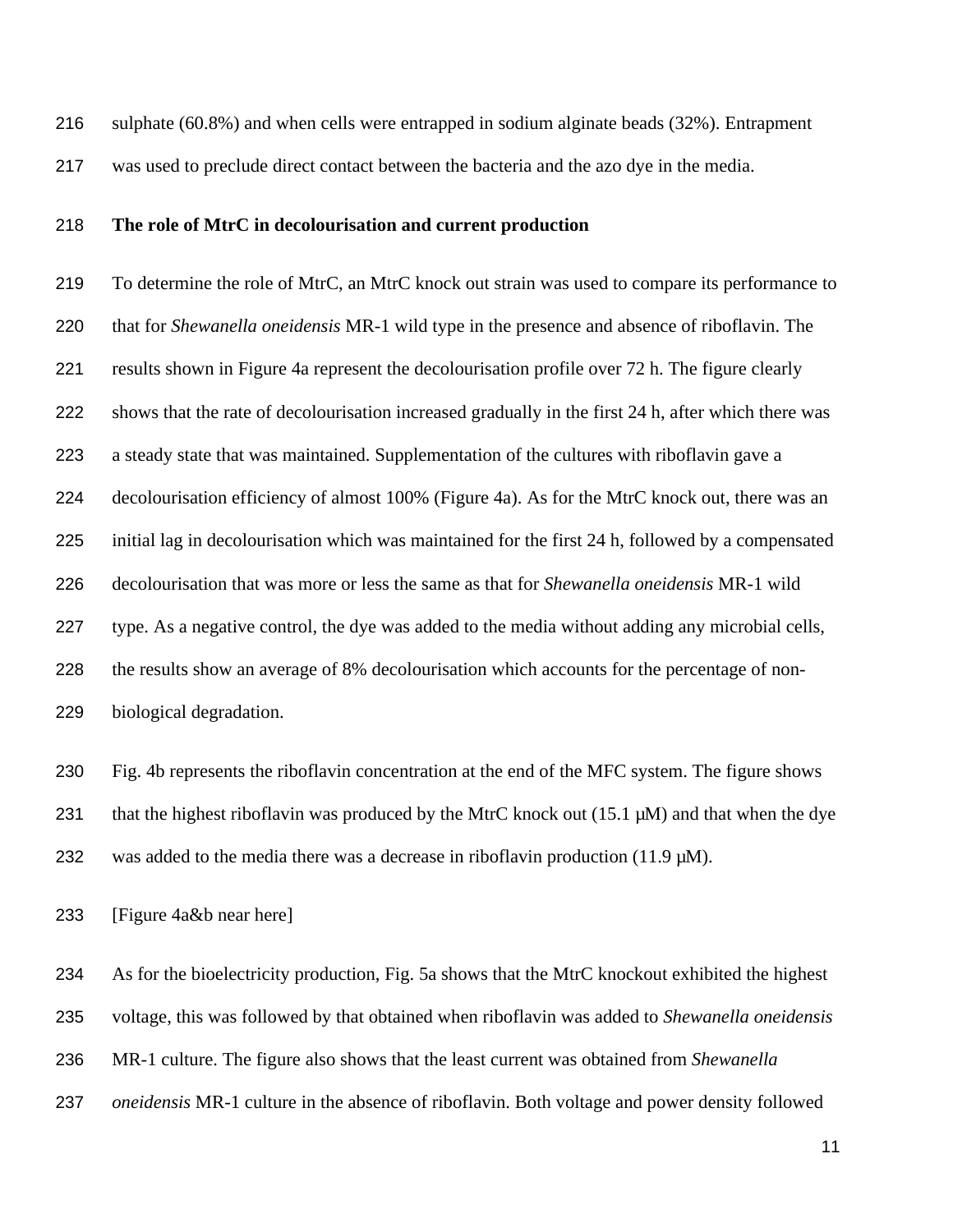the same trend for the culture as shown in Figures 5b&c, the highest belonging to MtrC knock 239 out (500 mV) and power density reaching 78 mW/m<sup>2</sup>. The remaining COD was shown to be the least when riboflavin was added to the media (41%), as compared to that without riboflavin (52%) and MtrC knock out culture which showed 46% residual COD (Fig. 5d).

 In an attempt to assess the decolourisation to be removal or degradation, a UV-visible scan was performed for the samples, the results show that both MtrC knock out culture and riboflavin 244 supplemented cultures (20 and 40  $\mu$ M) exhibited a complete breakdown of dye as indicated by the complete disappearance of the peak at 480 nm as compared to *Shewanella oneidensis* MR-1 without riboflavin which exhibited a decrease in the peak absorbance (Fig. 6).

#### **Analysis of the metabolites produced**

 The analysis of the metabolites at the end of the MFC system showed no distinctive peaks for both acetic acid and ethanol, on the other hand butyric acid was detected in the media (Table 1). The concentrations were highest for *Shewanella oneidensis* MR-1 (88.9 mg/l) and decreased dramatically when the dye was added. The addition of riboflavin resulted in a slight increase in butyric acid concentrations from 29.7 mg/l for control samples to 32 mg/l for samples supplemented with riboflavin. On the other hand, MtrC knock out produced the lowest butyric acid concentration (9.7 mg/l).

#### **Comparison of dye removal in the presence or absence of MFC**

 In order to determine if an MFC system is required to achieve better decolourisation, MFC systems were prepared as mentioned in the materials and methods section. The results shown in Figure 7 represent decolourisation in MFC and non-MFC systems in the presence and absence of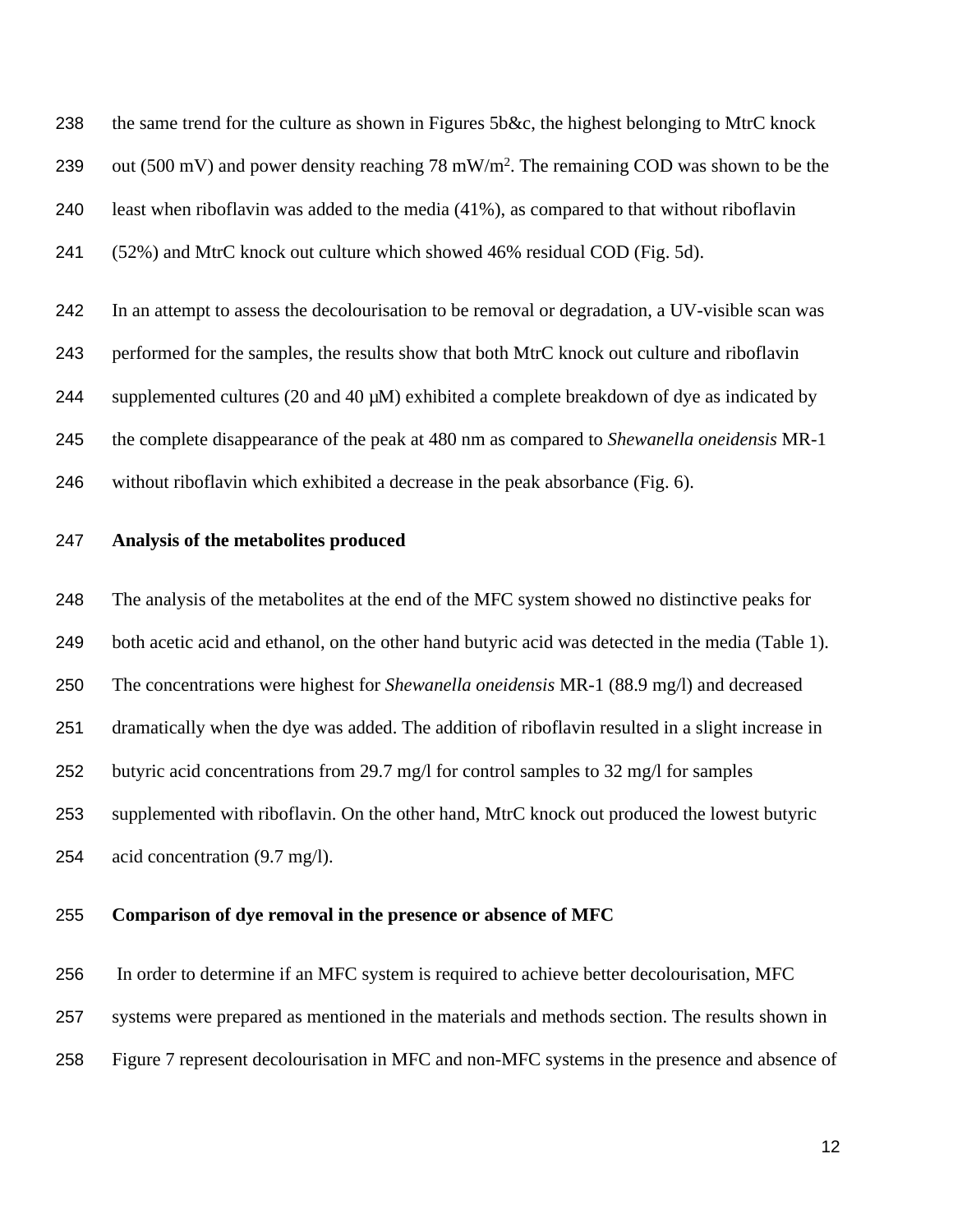riboflavin. The results clearly show that it is not the closed MFC system that contributes to decolourisation but the presence of riboflavin in the system.

#### **Toxicity test**

 To assess the effect of dye on the human Hep G2 cells, we incubated the dye before and after decolourisation with the cells and visualised the live cells using calcein dye. The images shown in Figure 8 show that the fluorescence was minimal when the dye was added before it was treated, on the other hand, the cells incubated with dye after treatment showed fluorescence almost the same as that obtained for control cells.

#### **Discussion**

 *Shewanella oneidensis* MR-1, a classic model exoelectrogen used in bioremediation and electricity production, was used in this study and the effect of added riboflavin as electron shuttle compound was evaluated in terms of azo dye decolourisation and electricity production. The increase in both decolourisation and growth indicates that riboflavin was used by *Shewanella oneidensis* MR-1 wild type to transfer the electrons and reduce the azo dye in a matter of hours. The variation of the optimal riboflavin concentration required to achieve high decolourisation and that required to obtain highest current indicates that both decolourisation and electricity production are not necessarily a simultaneous process and that there might be a competition in both functions. There is currently no agreement on the mode of action of bacterial electron transfer. While Chen et al., (2011) and Hsueh et al., (2014) indicated that the two electron transfer processes go in parallel, our results indicate that the process is competitive. Considering that all the mentioned studies used azo dyes as a common chemical structure, this might suggest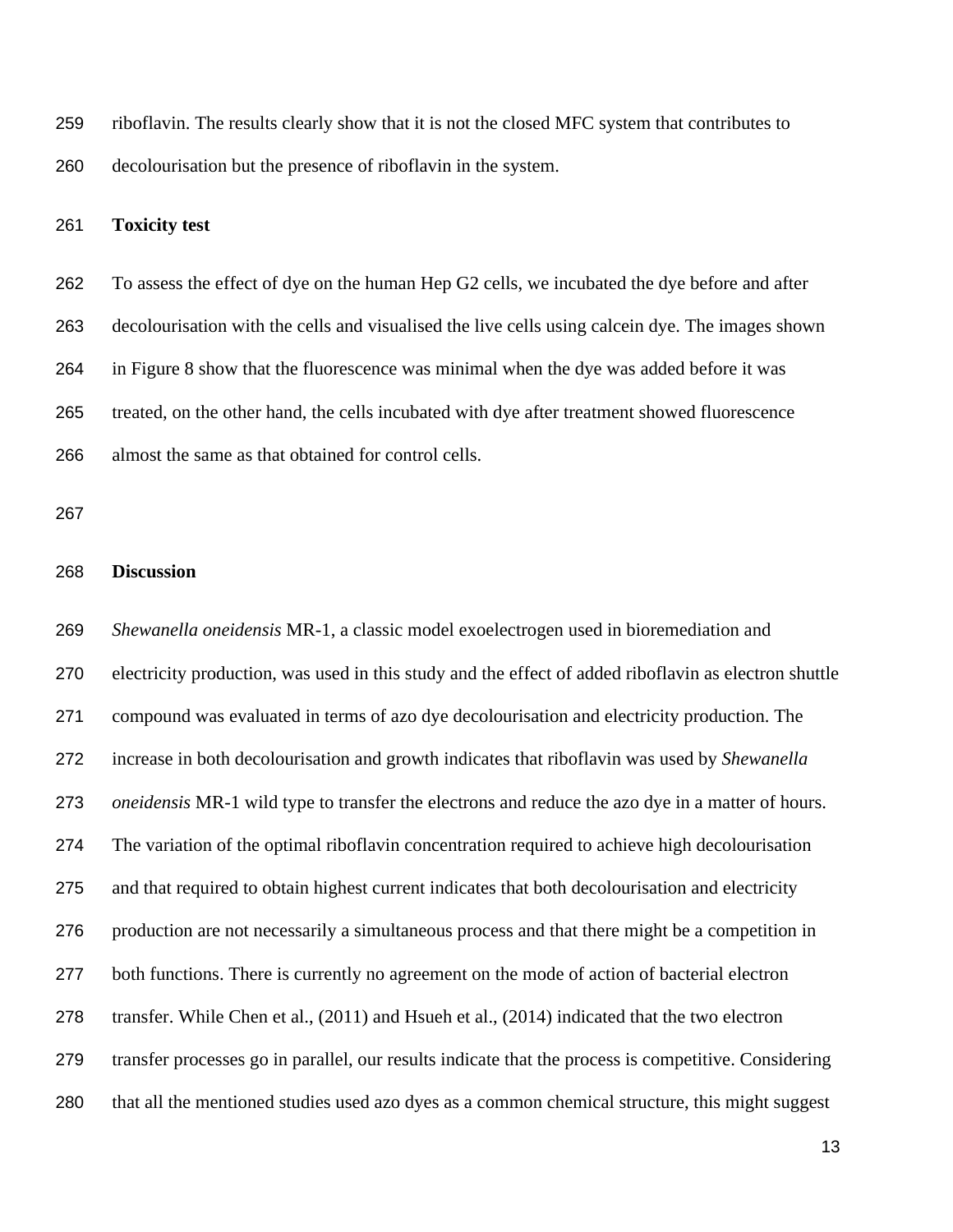that the difference could be attributed to the type of organisms used, since they are not the same.

Chen et al., (2011) used *Proteus hauseri*, Hsueh et al., 2014 used *Enterobacter cancerogenus*,

while in our study we used *Shewanella oneidensis* MR-1 wild type.

 The electron transport process for azo reduction indicated different inhibition levels when nitrate, copper, azide and ferrous ions were present. The results suggest that inhibition in decolourisation may have occurred as a result of competition for electrons from electron donors. This is in agreement with Hong et al., (2007) who studied the effect of electron donors to understand the mechanism of bacterial anaerobic azo reduction to improve the treatment of azo dye contaminated waste water.

 'In an attempt to understand the role of direct electron transfer in the azo reduction process, *Shewanella oneidensis* MR-1 was entrapped in alginate beads to preclude the direct contact. The results showed that the decolourisation decreased by almost 3 fold as compared to control cells which were in direct contact with the dye. This result confirms the involvement of both direct and electron mediated decolourisation process. Bacterial electron transport in *Shewanella oneidensis* MR-1 involves either direct transfer via outer membrane c-type cytochromes (OMCs), nanowires or indirect electron transfer via endogenously secreted flavins (Yong et al., 2013). Most studies focus on the involvement of membrane bound cytochromes in the electron transfer process (Carmona-Martinez et al., 2011). MtrC is one of the membrane bound cytochromes. Edwards et al., (2015) stated that redox-linked flavin sites in extracellular decaheme proteins are involved in microbe-mineral electron transfer under anaerobic conditions. MtrC combines with flavin mononucleotide to produce flavocytochromes, a semi-reduced flavin that is located at the biofilm-electrode interface (Edwards et al., 2015). From this stand point, an MtrC knock out strain was used to study azo decolourisation and electricity production. The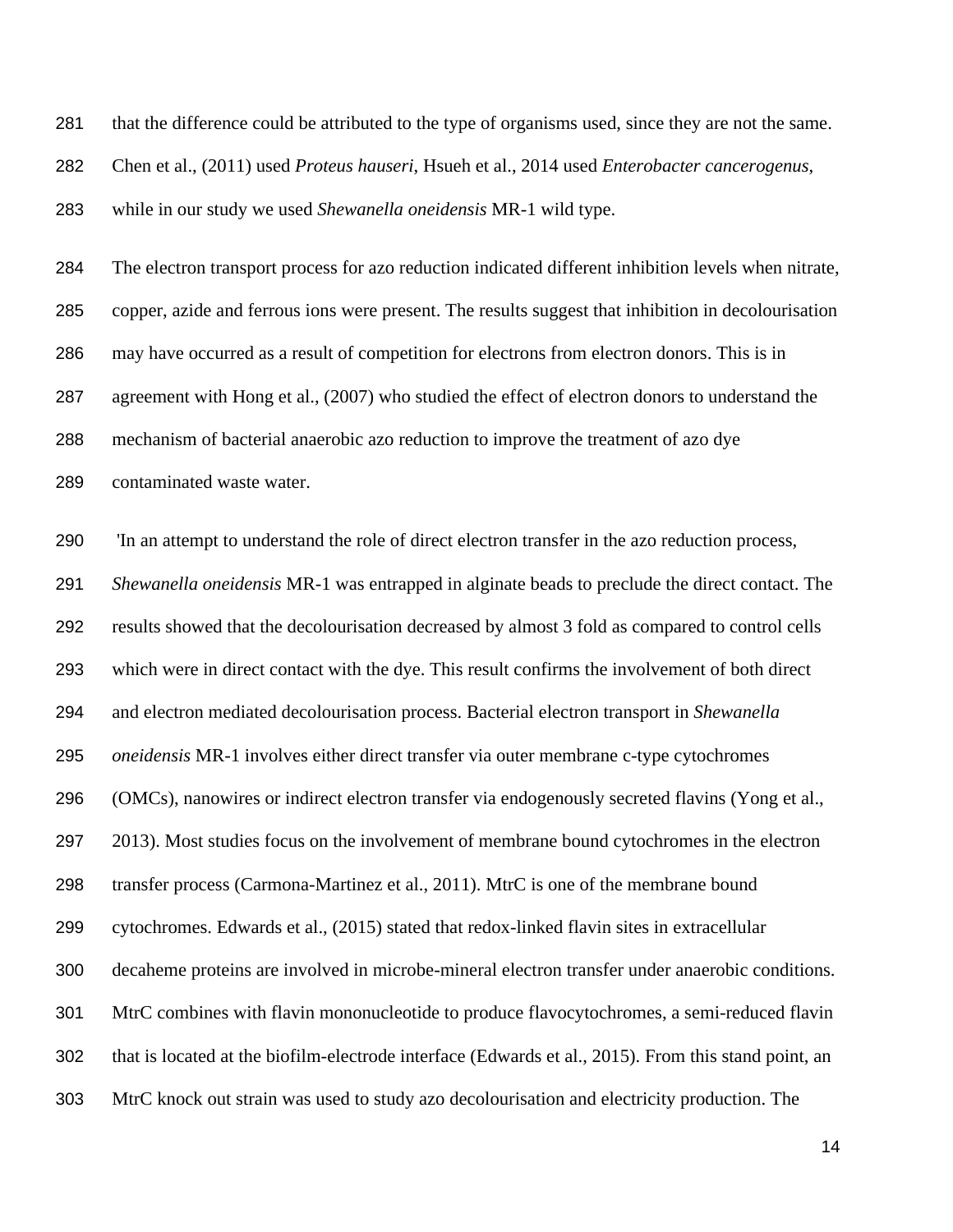results show that initial decolourisation within the first 24 h was faster in wild types, both with and without riboflavin, the latter being faster. MtrC knock out strain lagged in decolourisation but the rate quickly increased to match that for *Shewanella oneidensis* MR-1 wild type (Figure 4a). Results showing residual riboflavin concentrations in the media revealed that riboflavins were endogenously secreted in the media for the MtrC knock out strain. This result suggests that in order for the cells to compensate the lack of MtrC as the end protein in the electron transport chain, the cells resorted to over secretion of Flavin to act as a mediator in the process. The results are the same for both decolourisation and electricity production. While *Geobacter* species were reported to lack the ability to secrete flavins by themselves, *Shewanella oneidensis* MR-1 have been reported to produce quinone-like compounds and flavins which act as electron shuttling compounds (Watanabe et al., 2009). A study focusing on the kinetic measurements of purified OmcA and MtrC revealed that those cytochromes were slower in direct reduction of metal oxides and that this was rapidly increased after the addition of flavins to the medium (Ross et al., 2009). Exploring metabolic pathways can shed light on optimal strategies to maximize the performance of microbial fuel cells (Hsueh et al., 2014). The results obtained indicated that only butyric acid was produced under the employed culture conditions. This suggests the possibility of reusing the butyric acid again by the cells which sustained the electricity production. Identification of metabolites and/or degraded azo dye could shed light on how to increase the decolourisation process in terms of rate and efficiency (Solanki et al., 2013). The debate about MFC Vs. non- MFC in rate and efficiency of decolourisation is still not concluded. Some studies confirm that MFC conditions are required for faster and significant colour removal (Hsueh et al., 2014), while our study indicates that the addition of riboflavin is the key to rapid decolourisation as indicated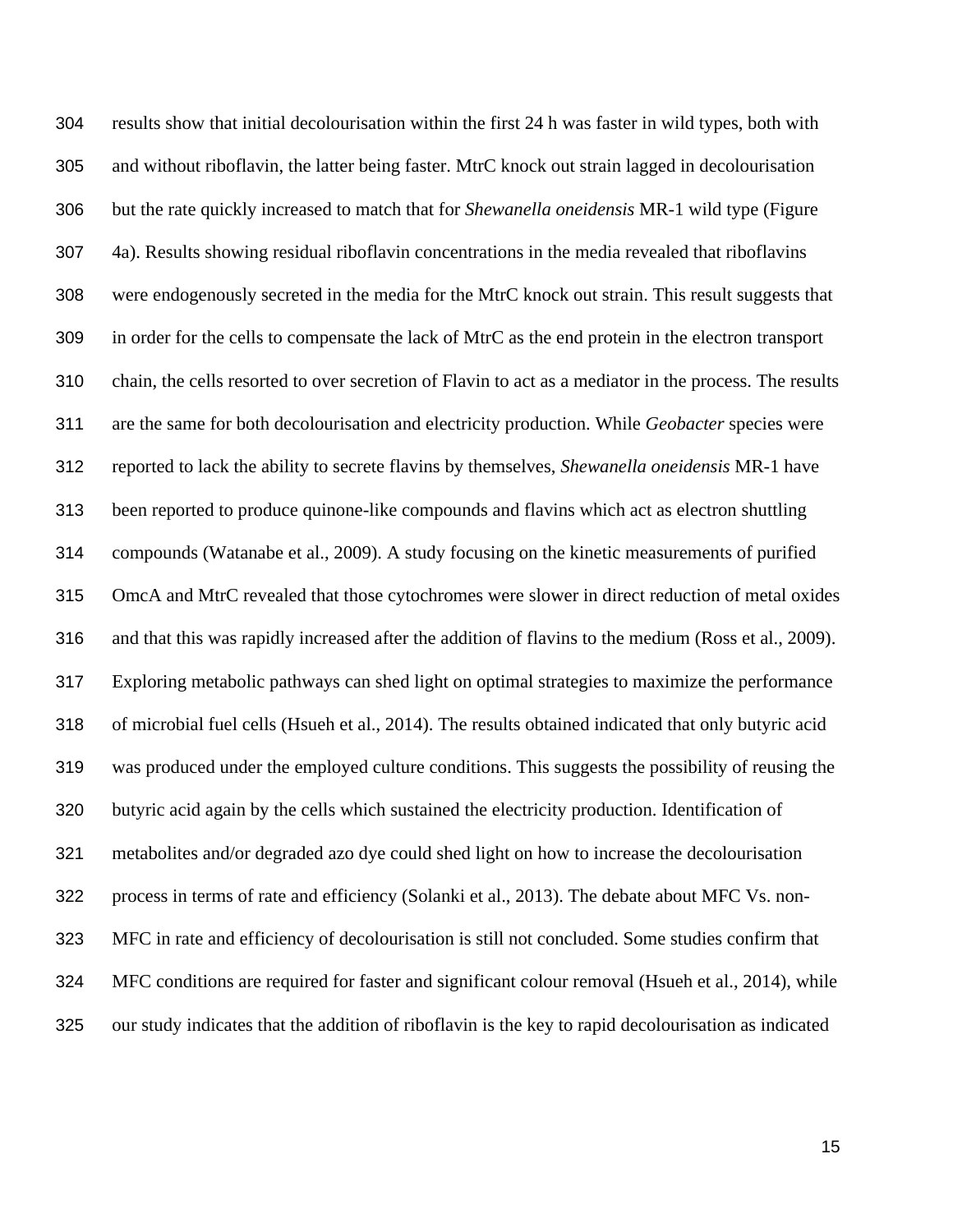by the complete disappearance of the dye peak. For a comparison of dye decolourisation rates in MFC and non-MFC conditions, see Fernando (2014).

 In order to claim that we can re-use the treated coloured wastewater, a toxicity test was performed to assess the quality of the resulting treated water. The results obtained indicate that there is no obvious difference between treated and control cells in viability, as opposed to dead cells resulting from incubation with the dye before treatment. This is a preliminary test that proposes the possibility to reuse. However, more tests are required for confirmation.

### **Conclusion**

 Deciphering the role of electron shuttling in bioremediation and electricity production reveals information about how to enhance these processes through fine tuning of microbial metabolism. In the current study, there were two main findings; the first results showed that flavin addition plays a role in the decolourisation process which indicates that this process is mediated. The second indicates that electricity production in an MFC does not affect simultaneous dye decolourisation. The study also shows that MtrC was not the responsible protein in both electricity production and decolourisation, confirming that riboflavin is the key player. A question still outstanding is which gene is responsible for decolourisation and which one is responsible for electricity production? We are currently studying the exact role of Mtr pathway genes for both decolourisation and energy production using synthetic biology to answer this question.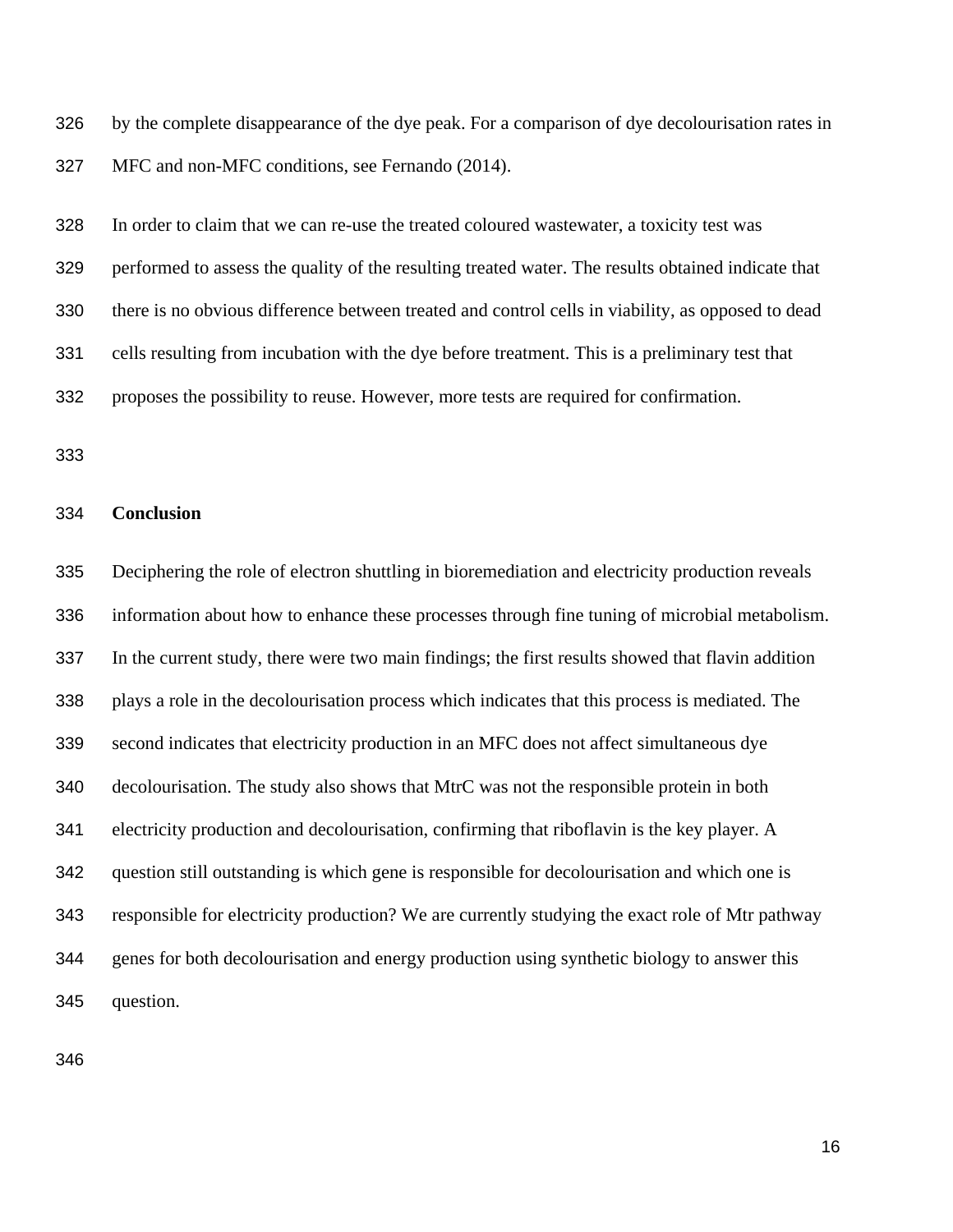#### **Acknowledgement**

| 348 | The authors would like to thank the British Council for facilitating the travel of the first author to |
|-----|--------------------------------------------------------------------------------------------------------|
| 349 | conduct this work at the department of Life Sciences at University of Westminster, London, UK          |
| 350 | through the travel grant.                                                                              |

**References**

| 354 | Carmona-Martinez AA, Harnisch F, Fitzgerald LA, Biffinger JC, Ringeisen BR, Schroder U |  |  |
|-----|----------------------------------------------------------------------------------------|--|--|
|     |                                                                                        |  |  |

(2011) Cyclic voltammetric analysis of the electron transfer of *Shewanella oneidensis* MR-1 and

nanofilament and cytochrome knock-out mutants Bioelectrochemistry 81:74–80.

Chen BY, Hong J, Ng IS, Wang YM, Liu SQ, Lin B, Ni C (2013) Deciphering simultaneous

bioelectricity generation and reductive decolourisation using mixed-culture microbial fuel cells

in salty media. Journal of the Taiwan Institute of Chemical Engineers 44:446-453.

Chen BY, Wang YM, Ng IS (2011) Understanding interactive characteristics of bioelectricity

generation and reductive decolourisation using *Proteus hauseri*. Bioresource Technology

102:1159-1165.

Edwards MJ, White GF, Norman M, Fernandez AT, Ainsworth E, Shi L, Fredrickson JK,

Zachara JM, Butt JN, Richardson DJ, Clarke TA (2015) Redox linked flavin sites in extracellular

decaheme proteins involved in microbe-mineral electron transfer. Scientific Reports | 5:11677 |

DOI: 10.1038/srep11677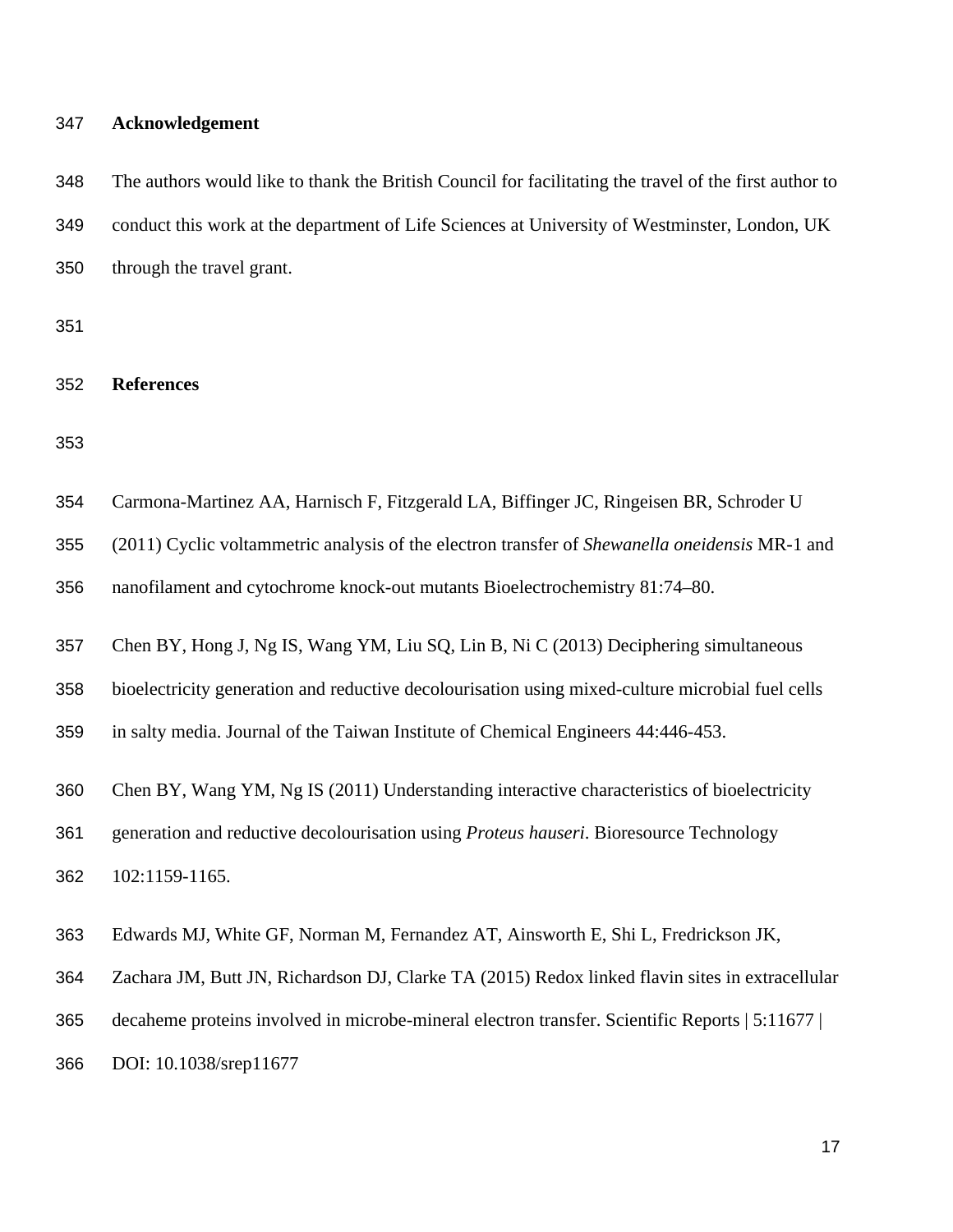- Fernando E. (2014). Treatment of azo dyes in industrial wastewater using microbial fuel cells. PhD thesis, University of Westminster, London, UK.
- Hong Y, Chen X, Guo J, Xu Z, Xu M, Sun G (2007) Effects of electron donors and acceptors on
- anaerobic reduction of azo dyes by *Shewanella decolorationis* S12. Applied Microbiology and
- Biotechnology 74:230-238.
- Hou B, Sun J, Hu S (2011) Effect of enrichment procedures on performance and microbial
- diversity of microbial fuel cell for Congo red decolourisation and electricity generation. Applied
- Microbiology and Biotechnology 90:1563-1572.
- Hsueh CC, Wang YM, Chen BY (2014) Metabolite analysis on reductive biodegradation of
- reactive green 19 in *Enterobacter cancerogenus* bearing microbial fuel cell (MFC) and non-MFC
- cultures. Journal of the Taiwan Institute of Chemical Engineers 45: 436-443.
- Imran M, Arshad M, Negm F, Khalid A, Shaharoona B, Hussain S, Nadeem SM, Crowley DE
- (2016) Yeast Extract promotes decolourisation of azo dyes by stimulating azoreductase activity
- in *Shewanella* sp strain IFN4. Ecotoxicology and Environmental Safety 124:42–49
- Kotloski N.J, Gralnick J.A. (2013). Flavin electron shuttles dominate extracellular electron
- transfer by *Shewanella oneidensis*. mBio, 4(1): e00553-12.
- 
- Marsili E, Baron DB, Shikhare ID, Coursolle D, Gralnick JA, Bond DR (2008) *Shewanella*
- secretes flavins that mediate extracellular electron transfer. PNAS 105:7698-7973.
- Mohammadi A, Khalili B, Tahavor M (2015) Novel push–pull heterocyclic azo disperse dyes
- containing piperazine moiety: Synthesis, spectral properties, antioxidant activity and dyeing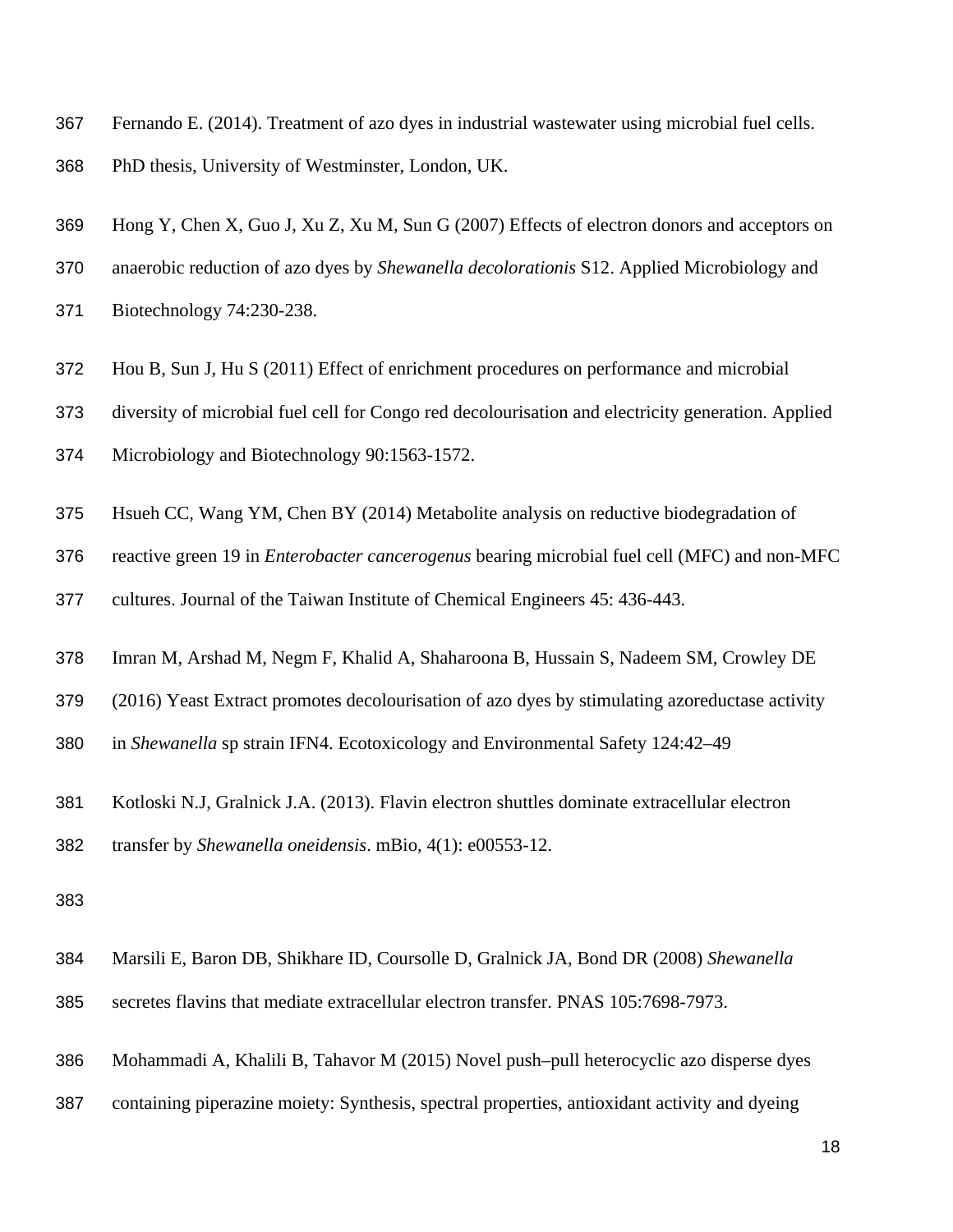- performance on polyester fibres. Spectrochimica Acta Part A: Molecular and Biomolecular Spectroscopy 150: 799–805.
- Rau J, Knackmuss H-J, Stolz A. 2002. Effect of different quinoid redox mediators on the
- anaerobic reduction of azo dyes by bacteria. Environmental Science and Technology, 36: 1497-

1502.

- Pandey P, Shinde V, Deopurkar J.L, Pant, D. (2016). Recent advances in the use of different
- substrates in microbial fuel cells toward wastewater treatment and simultaneous energy recovery.

Applied Energy, 168: 706-723.

- Ross DE, Brantley SL, Tien M (2009) Kinetic characterization of OmcA and MtrC, terminal
- reductases involved in respiratory electron transfer for dissimilatory iron reduction in *Shewanella*

*oneidensis* MR-1. Applied and Environmental Microbiology. 75:5218-5226.

- Saratale R.G, Saratale G.D. Chang J.S, Govindar S.P. 2011. Bacterial decolourisation and
- degradation of azo dyes: A review. Journal of the Taiwan Institute of Chemical Engineers, 42(1): 138-147.
- Sivashankar R ,Sathya AB, krishnakumar U, Sivasubramanian V(2015) Synthesis of magnetic
- biocomposite for efficient adsorption of azo dye from aqueous solution. Ecotoxicology and
- Environmental Safety121:149–153.
- Solanki K, Subramanian S, Basu S (2013) Microbial fuel cells for azo dye treatment with
- electricity generation: a review. Bioresource Technology 131:564-571.
- Velasquez-Orta SB, Head IM (2010) The effect of flavin electron shuttles in microbial fuel cells
- current production. Applied Microbiology and Biotechnology 85:1373-1381.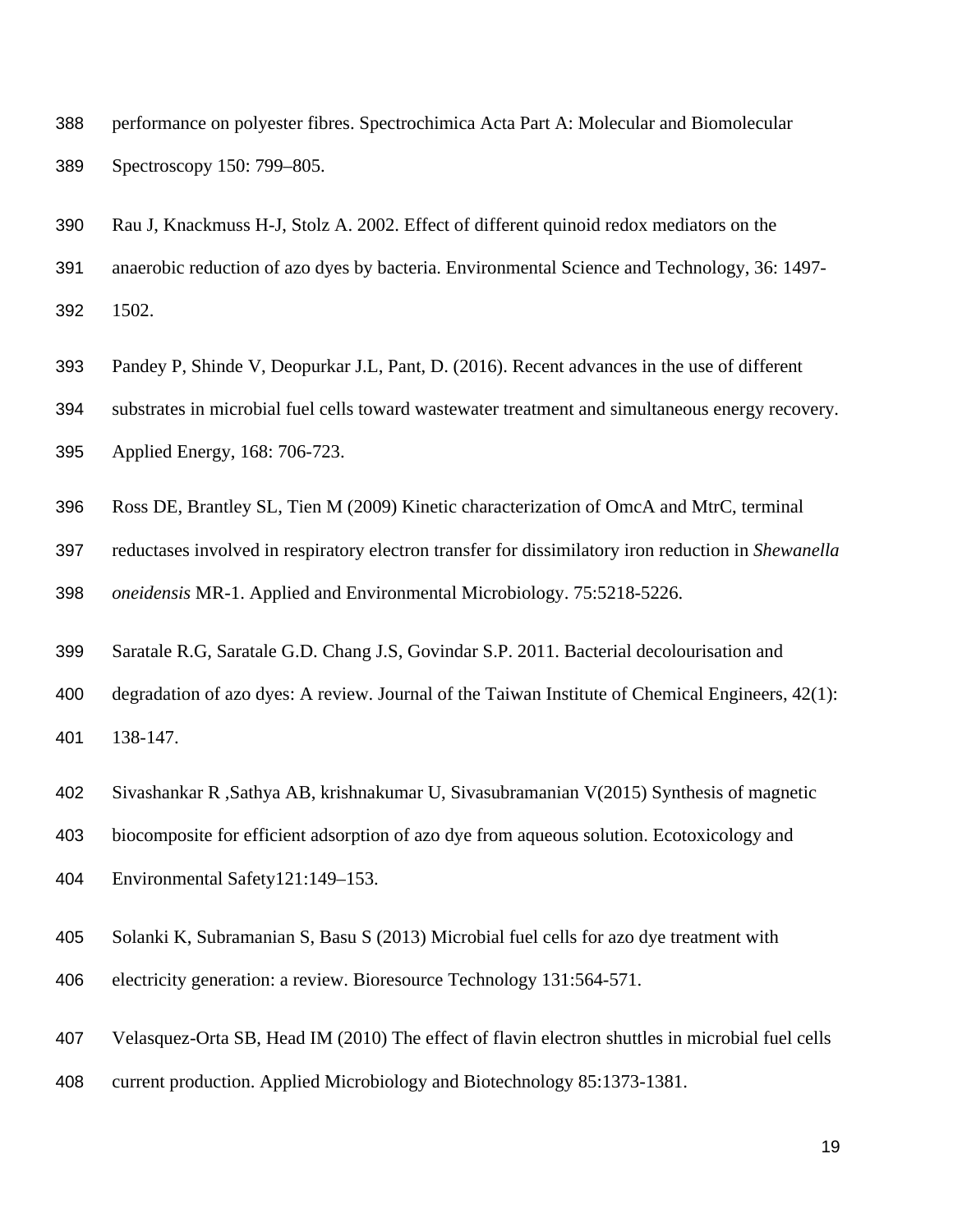| 409 | Von Canstein H, Ogawa J, Shimizu S, Lloyd JR (2008) Secretion of flavins by Shewanella            |
|-----|---------------------------------------------------------------------------------------------------|
| 410 | species and their role in extracellular electron transfer. Applied and Environmental Microbiology |
| 411 | 74:615-623.                                                                                       |
| 412 | Watanabe K, Manefield M, Lee M, Kouzuma A (2009) Electron shuttles in biotechnology.              |
| 413 | Current Opinions in Biotechnology 20:633-641.                                                     |
| 414 | Xu Z, Lin Z, Wang Z, Chen T (2015) Improvement of the riboflavin production by engineering        |
| 415 | the precursor biosynthesis pathways in <i>Escherichia coli</i> . Chinese Journal of Chemical      |
| 416 | Engineering 23: 1834–1839.                                                                        |
| 417 | Yong YC, Cai Z, Yu YY, Chen P, Jian R, Cao B, Sun JZ, Wang JY, Song H (2013) Increase of          |
| 418 | riboflavin biosynthesis underlies enhancement of extracellular electron transfer of Shewanella in |
| 419 | alkaline microbial fuel cells. Bioresource Technology 130:763-768.                                |
| 420 |                                                                                                   |
| 421 |                                                                                                   |
| 422 |                                                                                                   |
| 423 |                                                                                                   |
| 424 |                                                                                                   |
| 425 |                                                                                                   |
| 426 |                                                                                                   |
| 427 |                                                                                                   |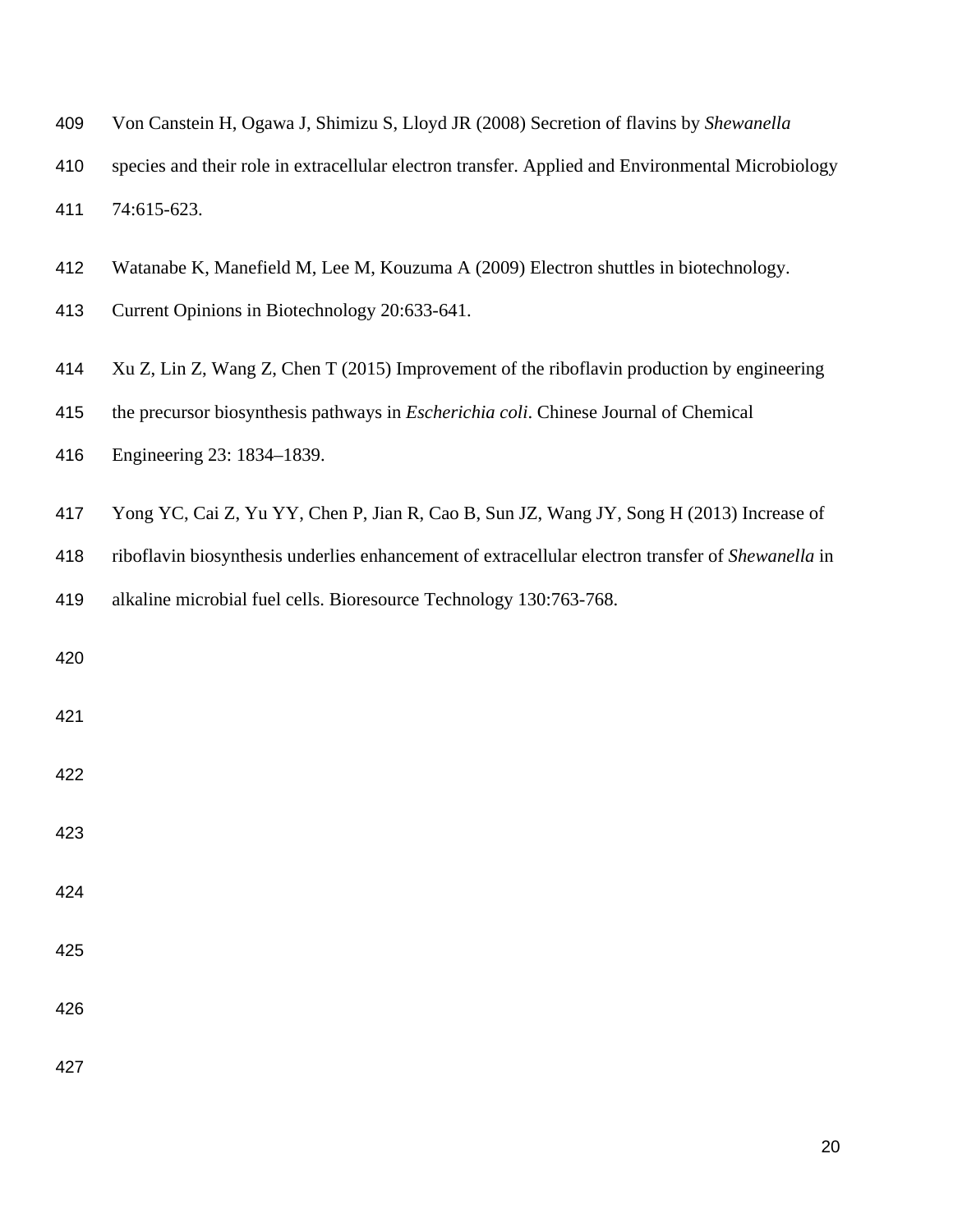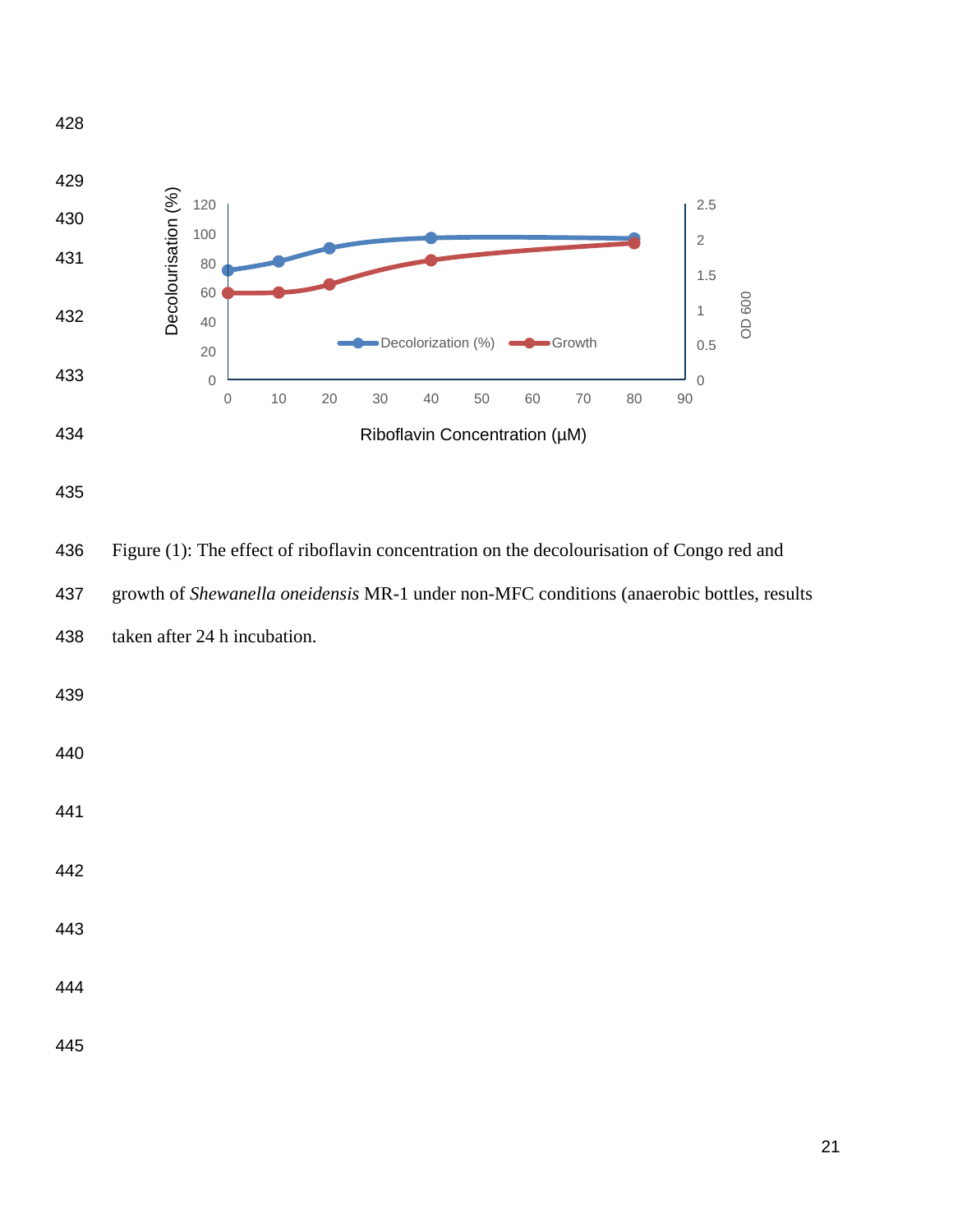

Figure 2(a): Voltage-time profiles for MFCs containing 200 mg/l Congo red and 0, 10, 20, 40

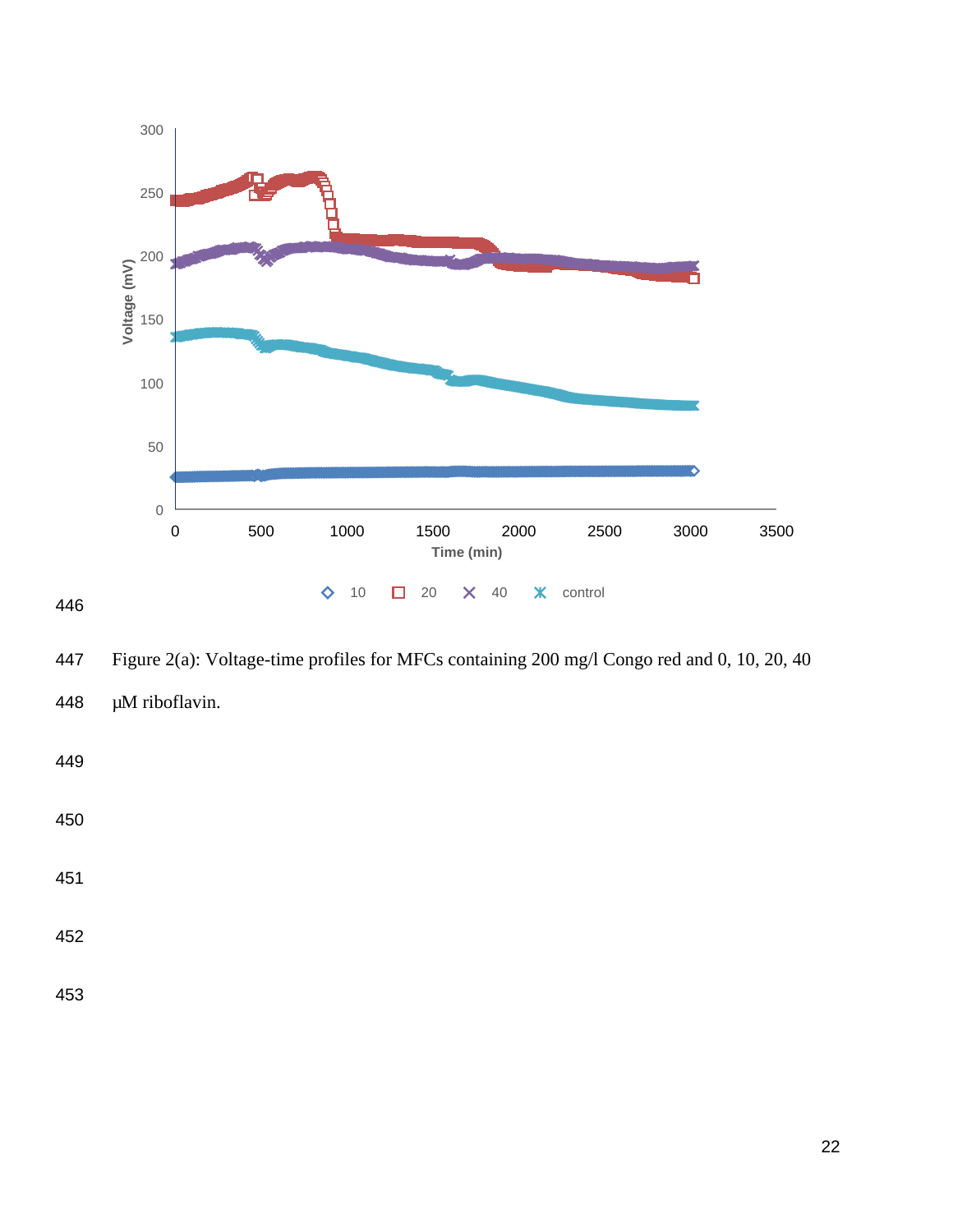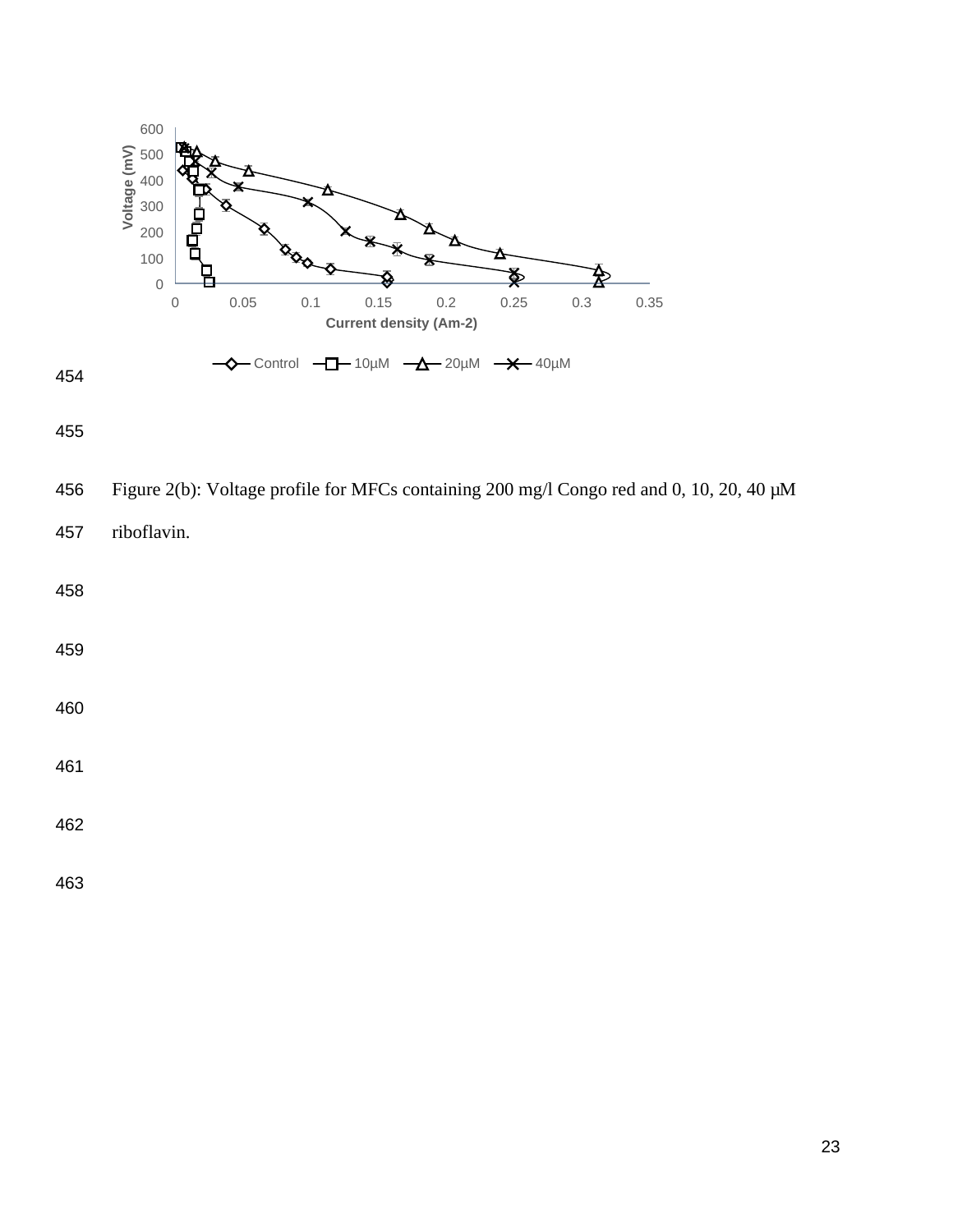

 Figure 2(c): Power density profile for MFCs containing 200 mg/l congo red and 0, 10, 20, 40 µM riboflavin.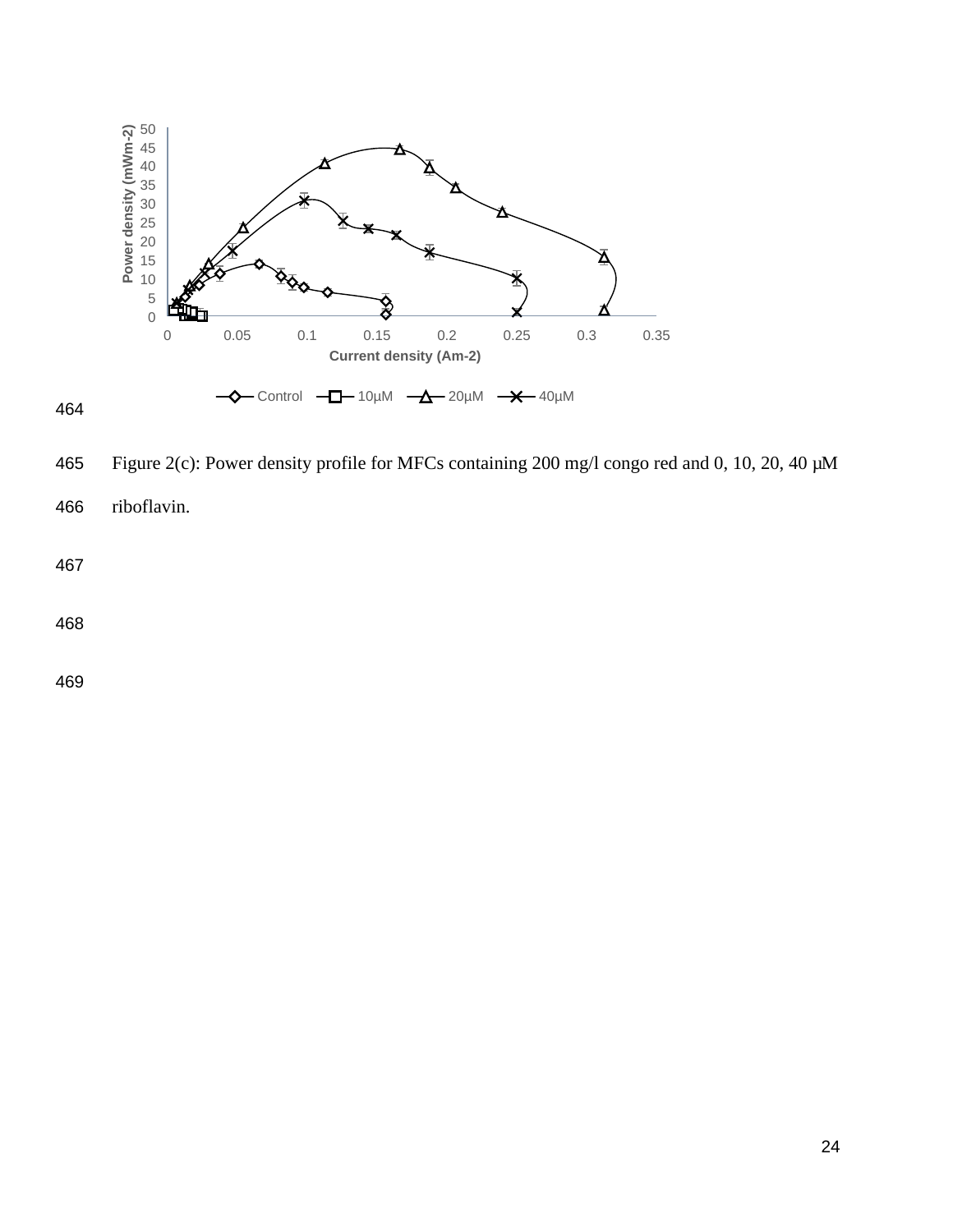

 Figure (3): Decolourisation of congo red using *Shewanella oneidensis* MR-1 in non-MFC conditions (anaerobic bottles) under the following conditions: riboflavin for increasing decolourisation, sodium nitrate and ferrous sulphate for competitive terminal electron acceptor, copper sulphate and sodium azide for respiratory inhibition, entrapped cell to prevent direct electron transfer.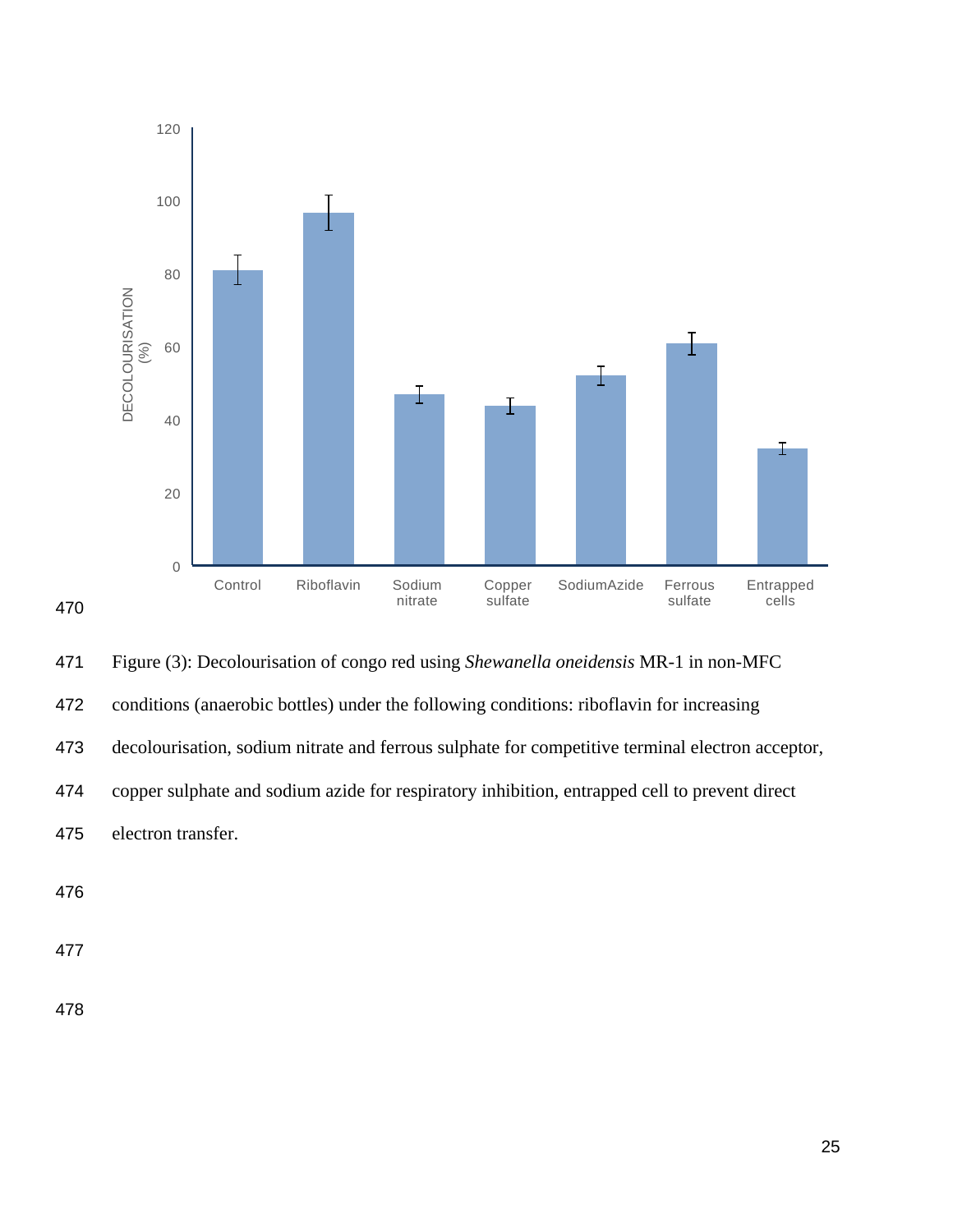

Figure 4(a): Time course of decolorization under MFC conditions for the mentioned cultures.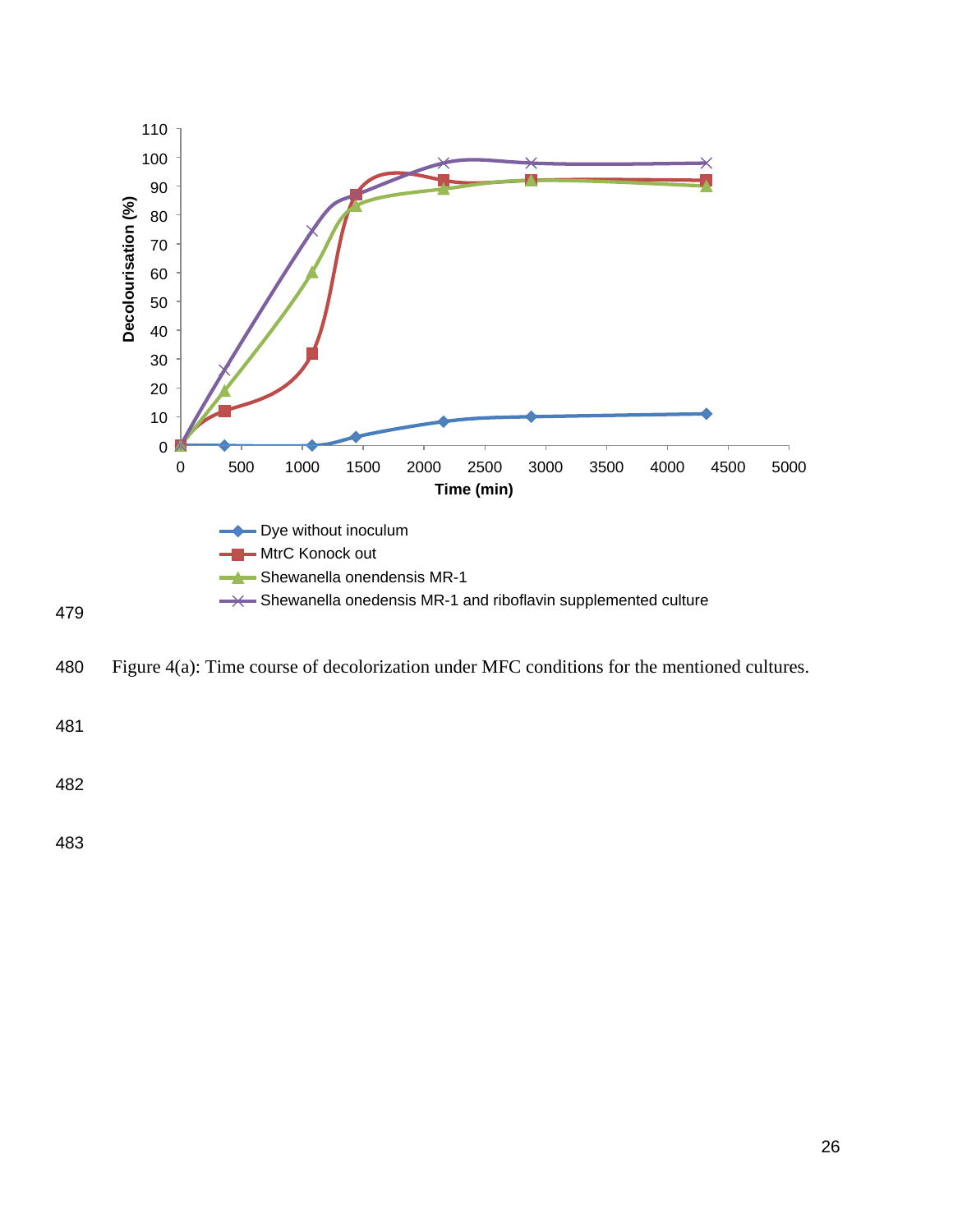

485 Figure 4(b): The residual riboflavin at the end of MFC process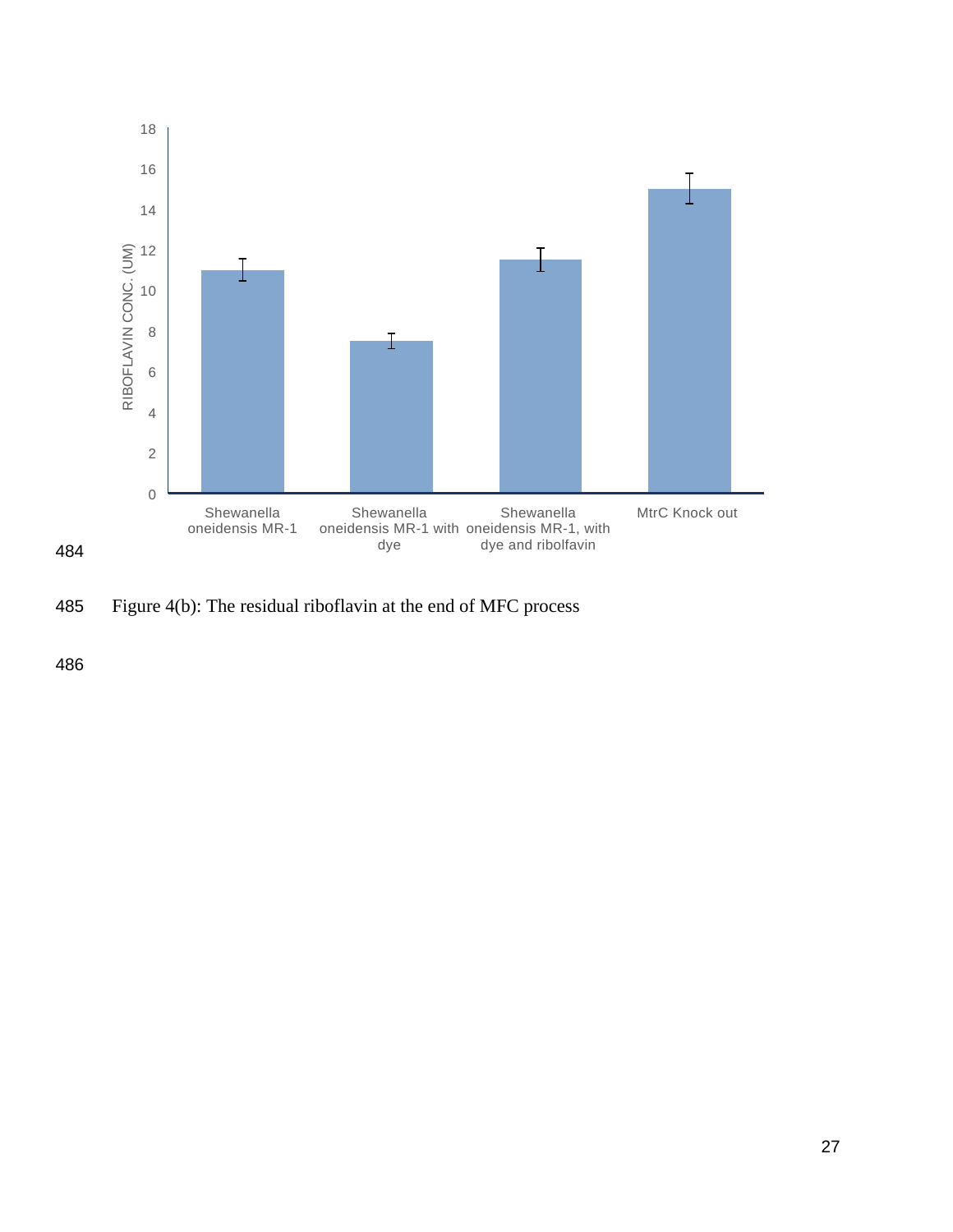

Figure 5(a): Bioelectricity generation profile for MFC containing different culture conditions.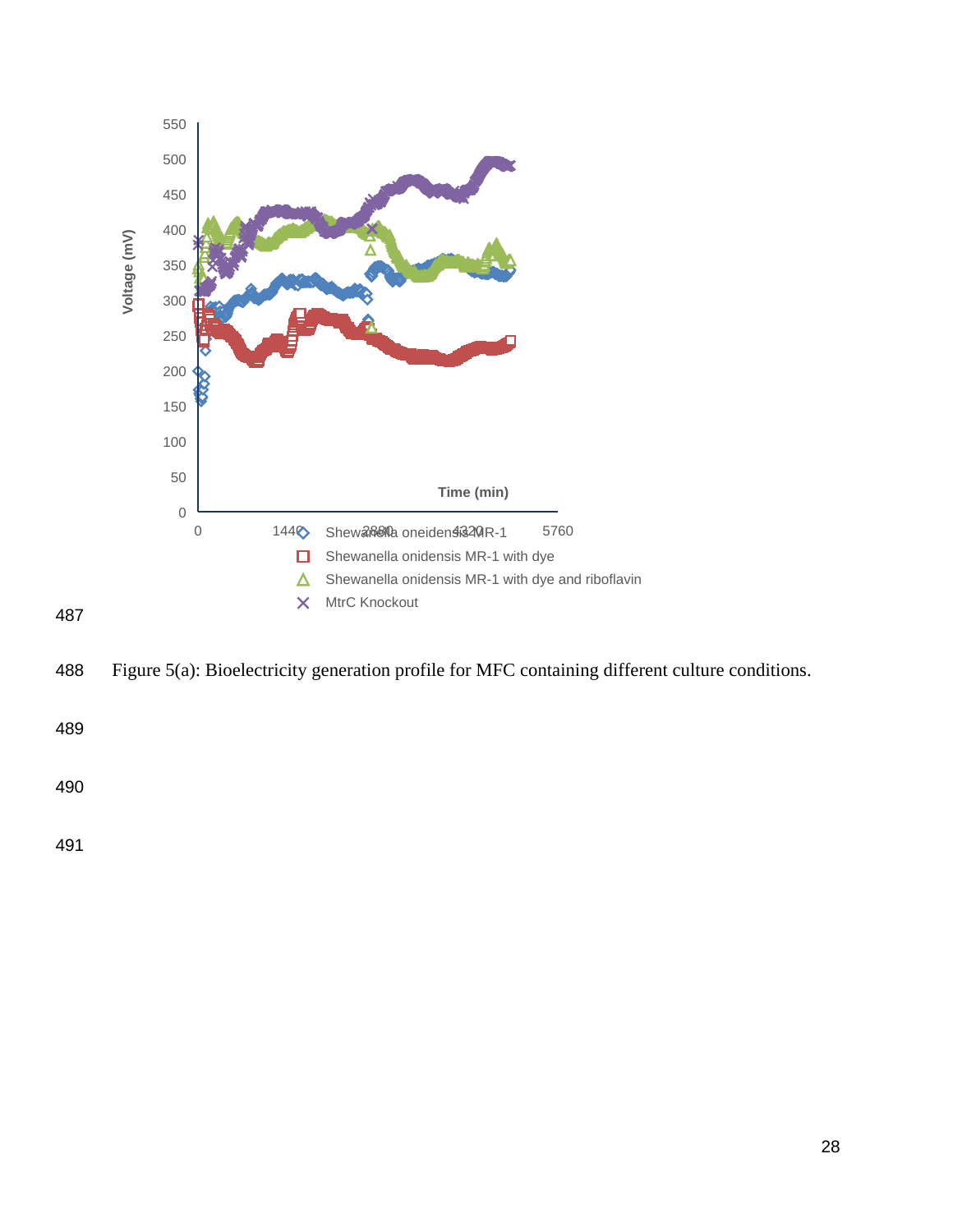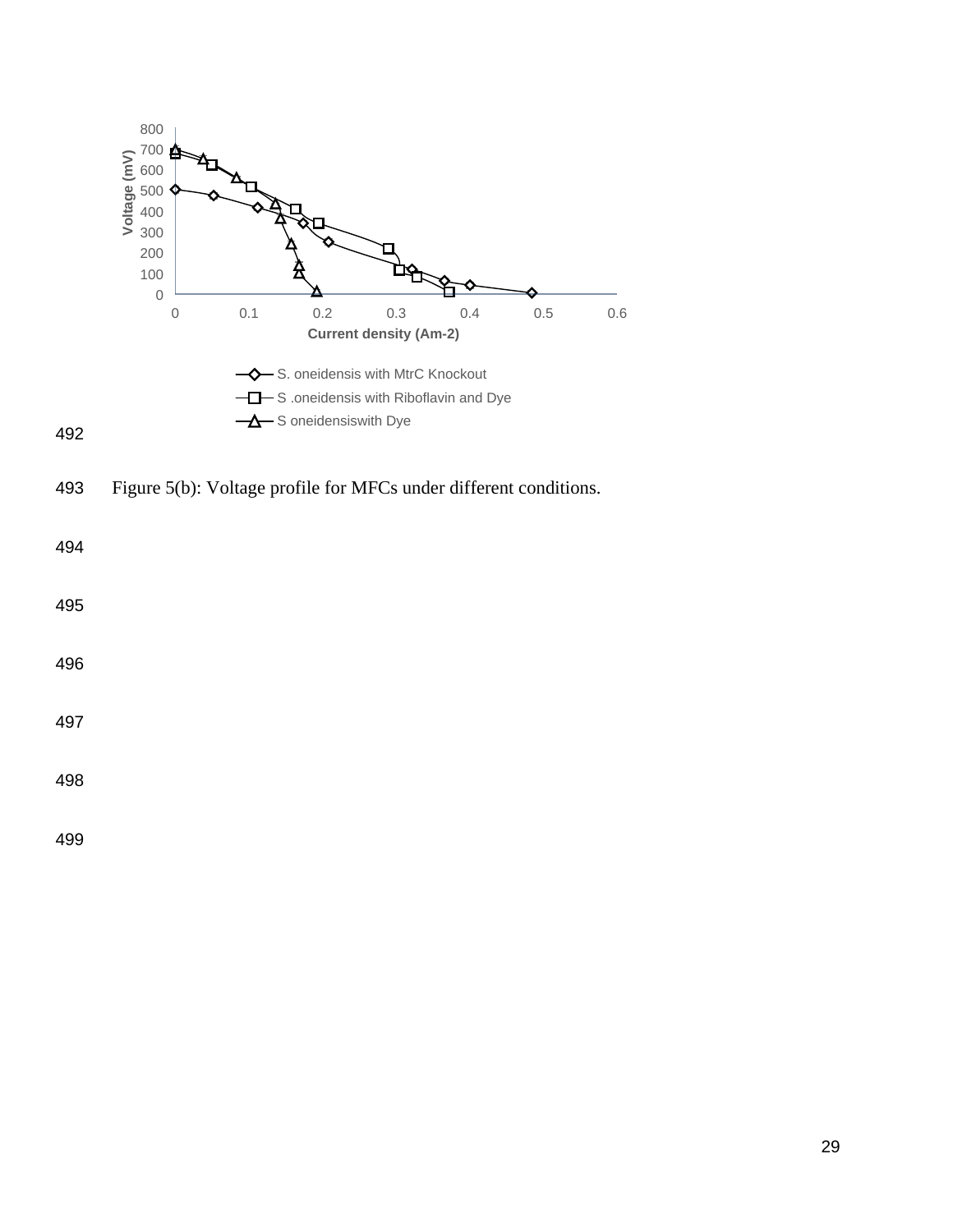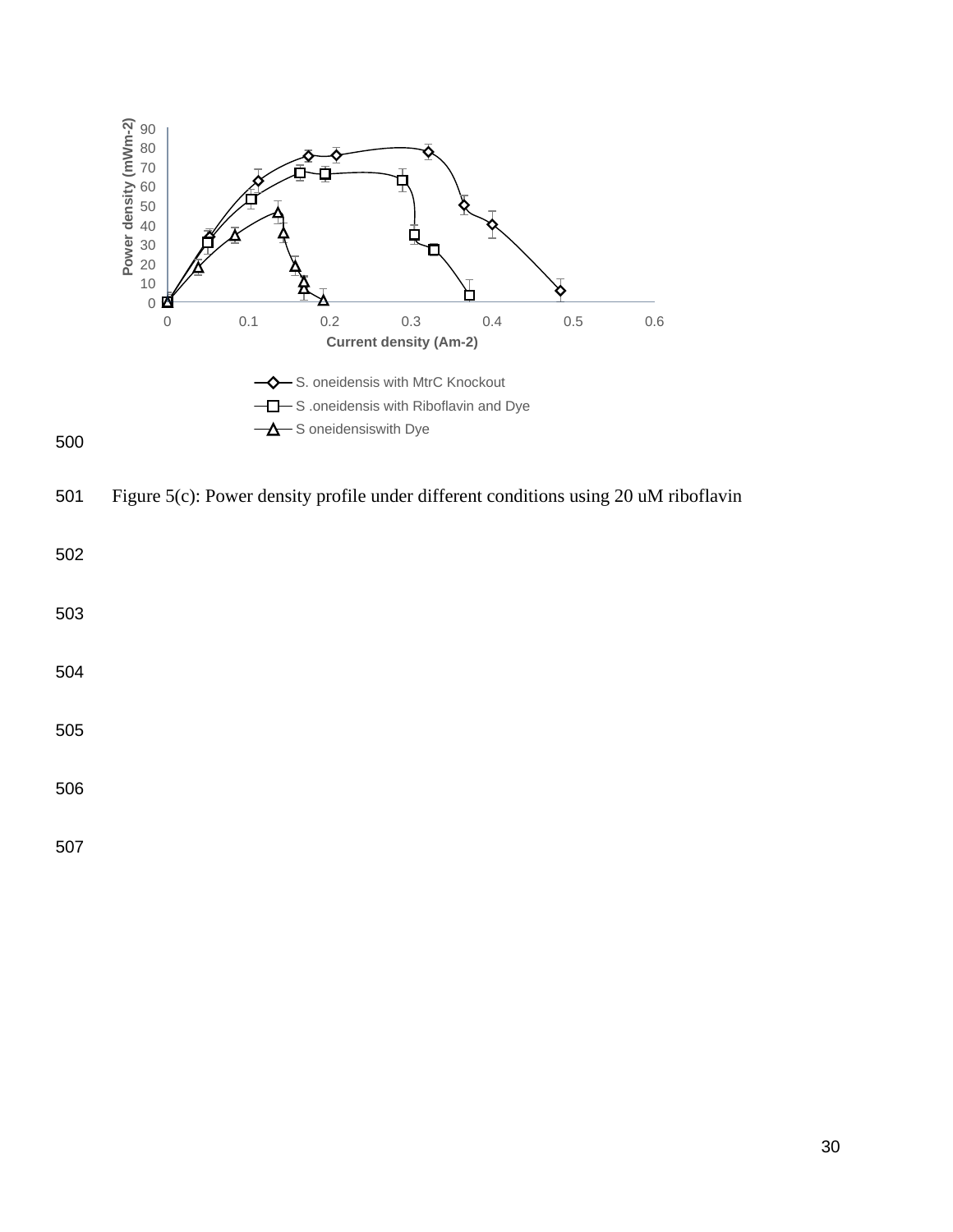

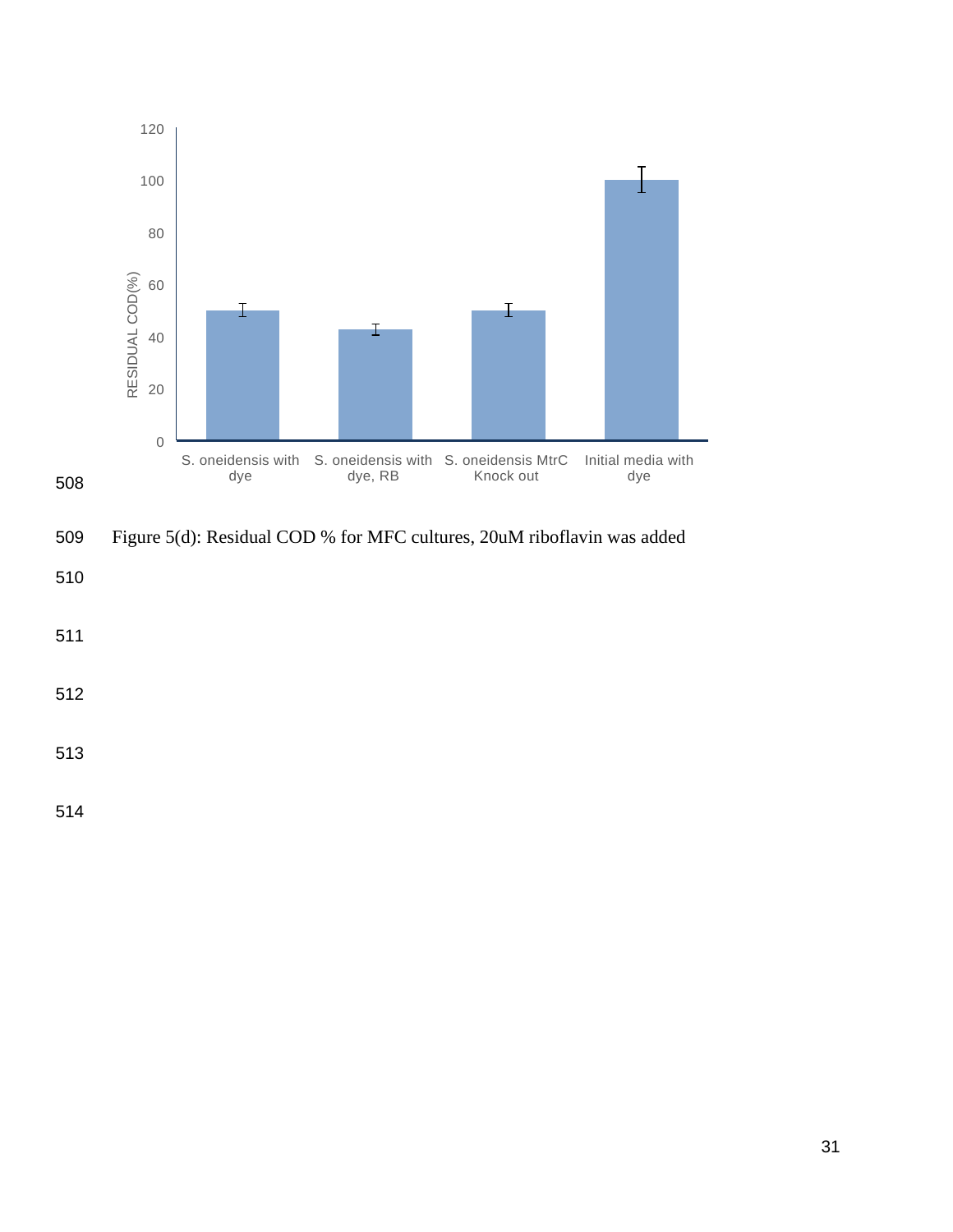

515

516 Figure (6): UV-visible spectrum of congo red before and after decolourisation by *Shewanella* 

517 *oniedensis* MR-1 in the absence and presence of riboflavin (20 and 40 uM) and using MtrC

518 knock out strain.

519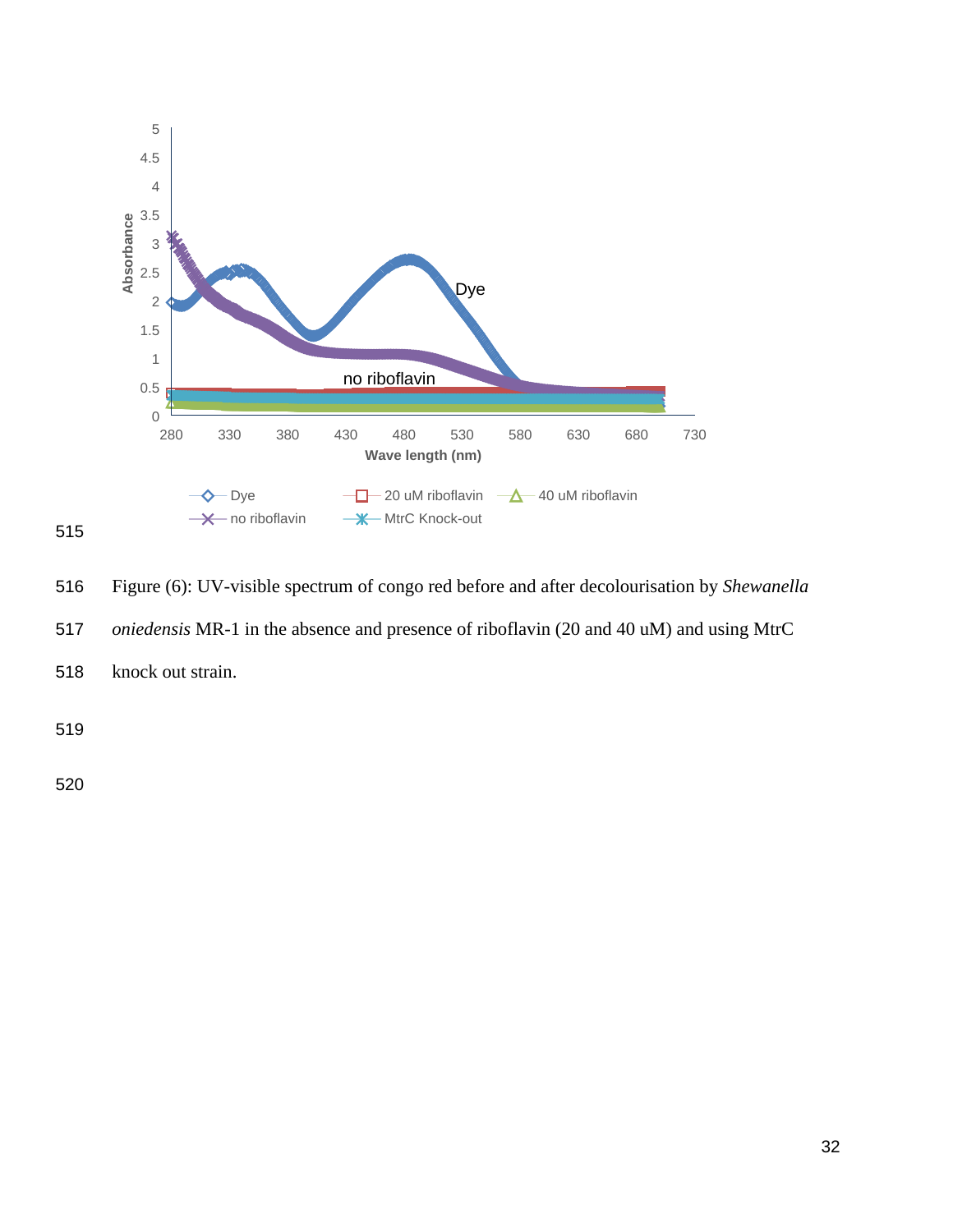

Figure (7): Decolourisation of Congo red by *Shewanella oneidensis* MR-1 in MFC and non-MFC

conditions and in the presence and absence of riboflavin.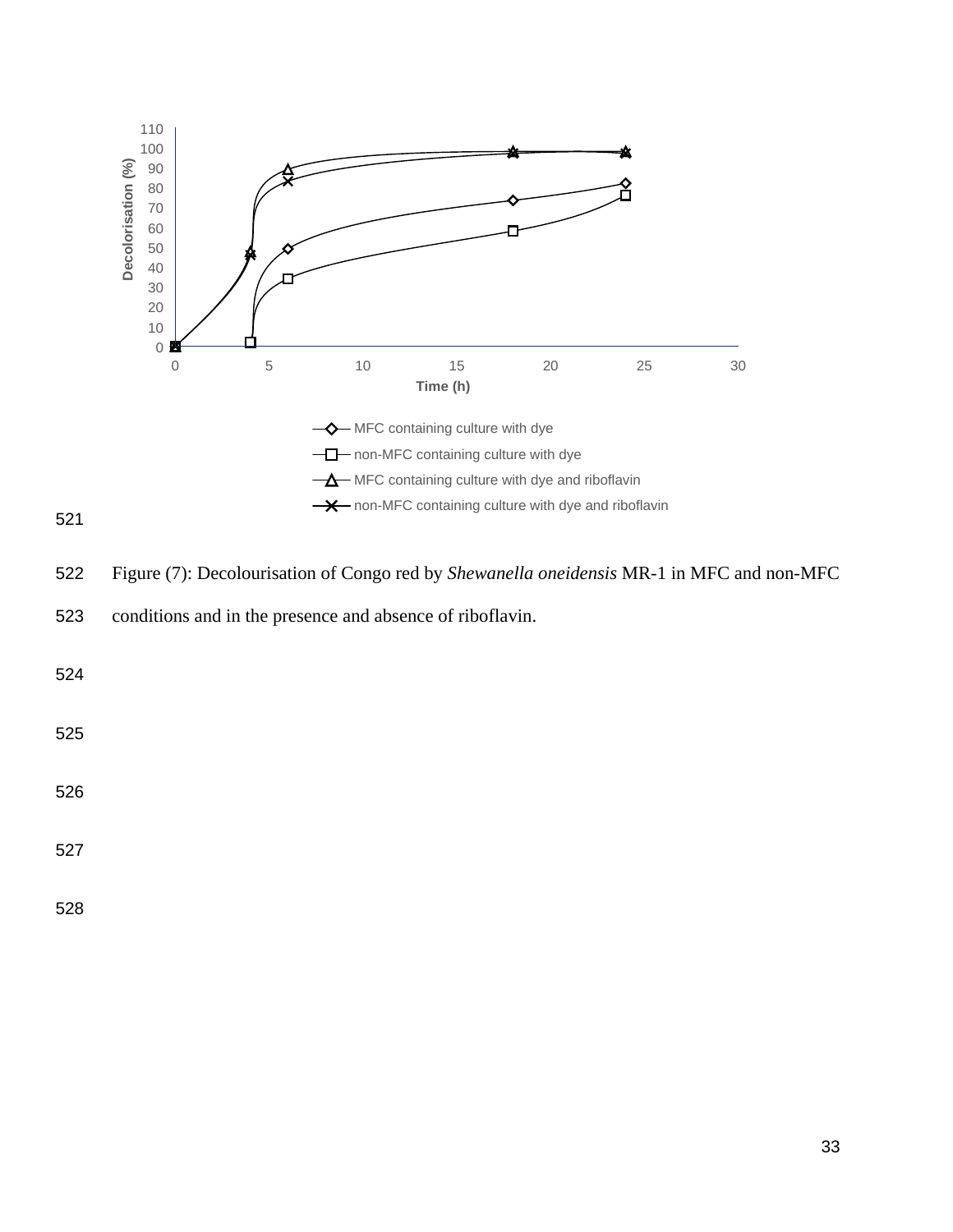

Figure (8): Images of HepG2 cells exposed to different treatments. Images are taken using

confocal scanning laser microscopy (CSLM) and represent cells treated with congo red prior to

decolorization (b), cells after incubation with treated dye under MFC conditions (c) as compared

to control cells grown under regular conditions (a).

 Table (1): The metabolites produced at the end of MFC operation